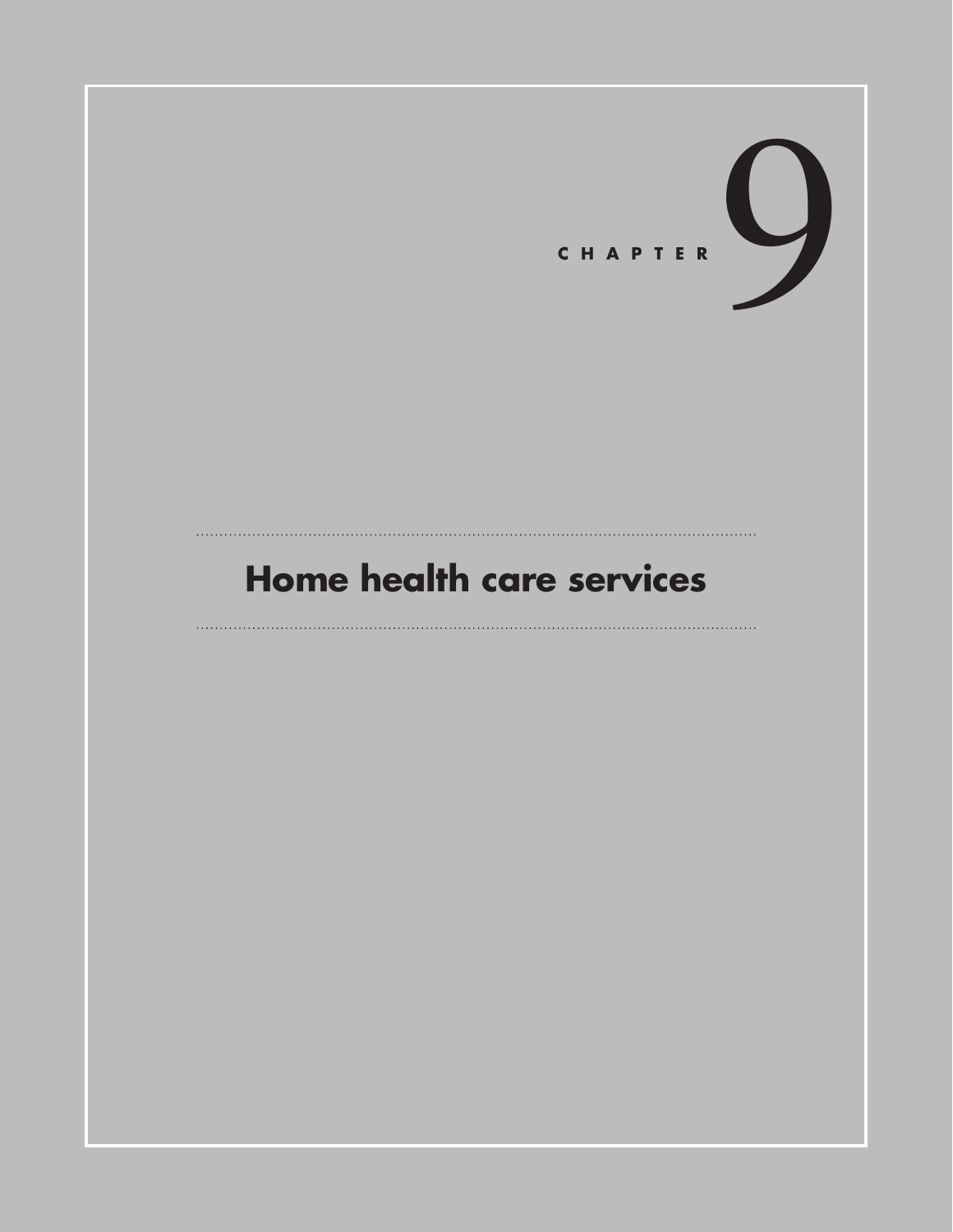## **RECOMMENDATION**

**9** For 2020, the Congress should reduce the calendar year 2019 Medicare base payment rate for home health agencies by 5 percent.

**COMMISSIONER VOTES: YES 16 • NO 0 • NOT VOTING 0 • ABSENT 1**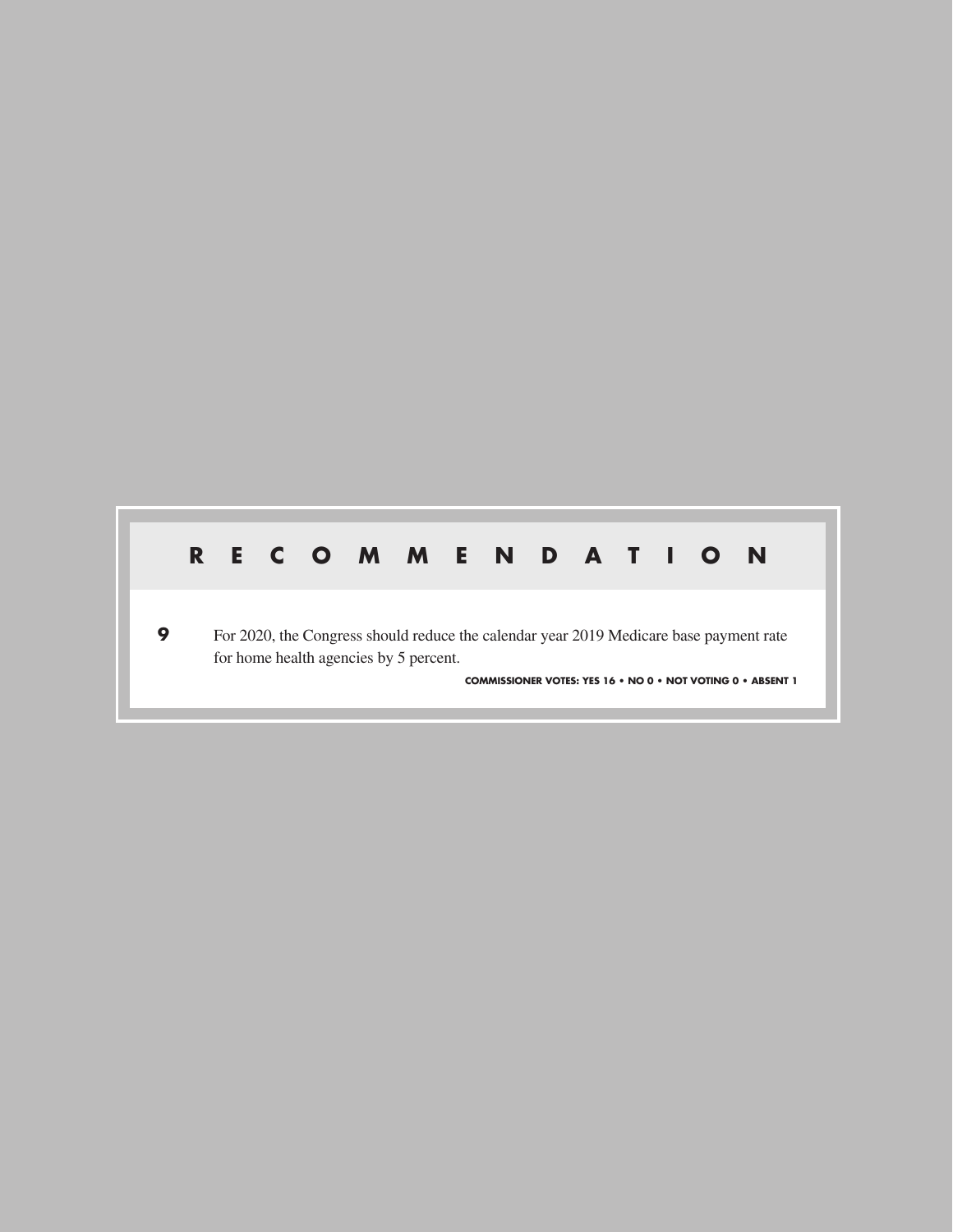# CHAPTER

## **Home health care services**

### **Chapter summary**

Home health agencies (HHAs) provide services to beneficiaries who are homebound and need skilled nursing or therapy. In 2017, about 3.4 million Medicare beneficiaries received care, and the program spent \$17.7 billion on home health care services. In that year, almost 12,000 HHAs participated in Medicare.

#### **Assessment of payment adequacy**

The indicators of payment adequacy for home health care are generally positive.

*Beneficiaries' access to care—*Access to home health care is adequate: Over 98 percent of beneficiaries lived in a ZIP code where an HHA operated in 2017, and 84 percent lived in a ZIP code with five or more HHAs.

- *• Capacity and supply of providers—*The number of HHAs fell slightly (by 3 percent) in 2017, but this decline follows a long period of growth in prior years. From 2004 to 2016, the number of HHAs increased by 60 percent. The decline in 2017 was concentrated in areas that experienced sharp increases in supply in prior years.
- *• Volume of services—*From 2002 to 2016, home health utilization increased substantially, with the number of episodes rising nearly 60 percent and the episodes per home health user climbing from 1.6 to 1.9

#### **In this chapter**

- Are Medicare payments adequate in 2019?
- How should Medicare payments change in 2020?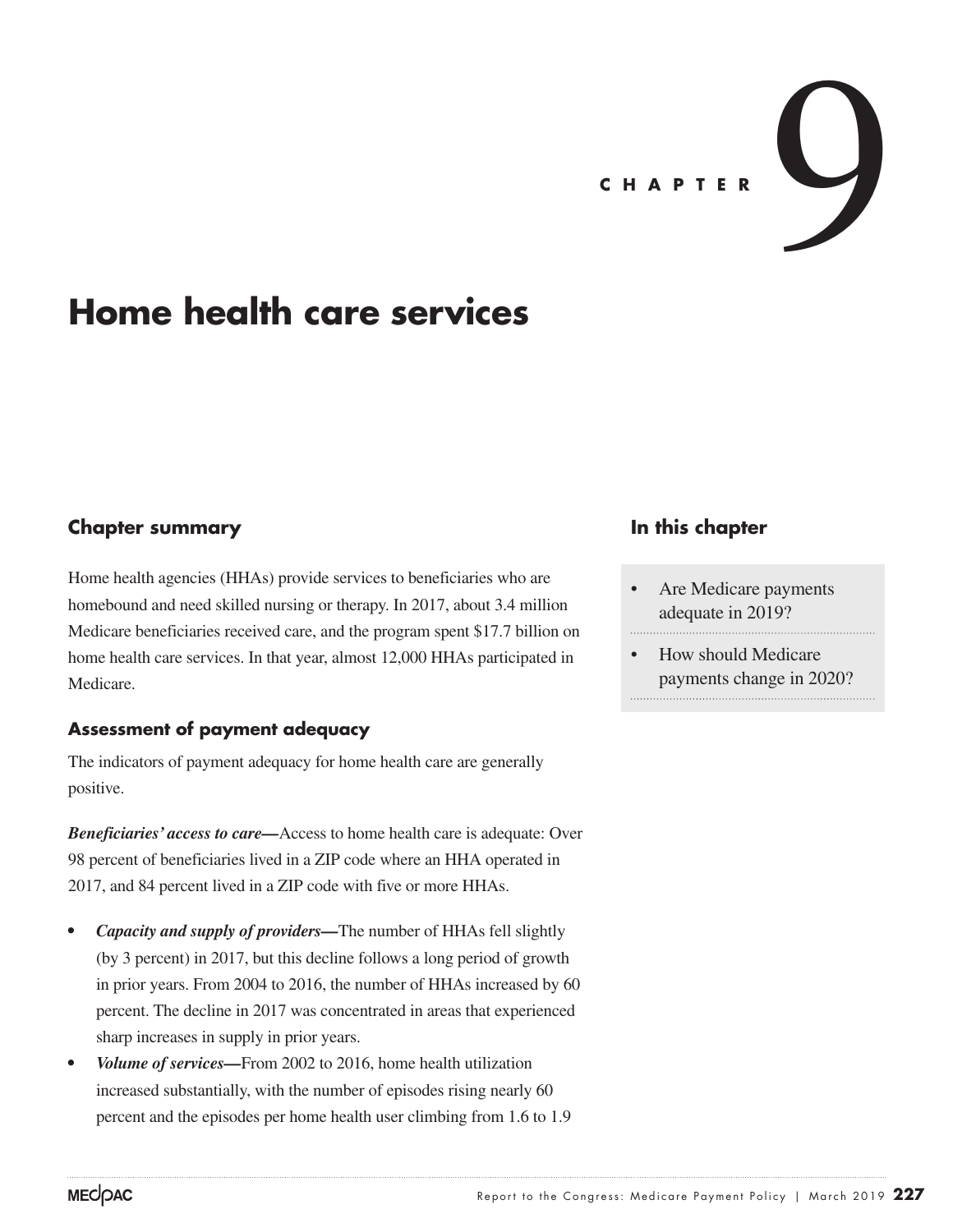episodes. In 2017, volume dropped 3.1 percent, the total number of fee-forservice users also fell slightly, and the average number of episodes per home health user declined by 1.4 percent. Episodes not preceded by a hospitalization accounted for most of the growth since 2002, increasing from about half of episodes in 2002 to two-thirds of episodes in 2017.

• *Marginal profit*—In 2017, freestanding HHAs' marginal profit—that is, the rate at which Medicare payments exceed providers' marginal cost—was 17.5 percent, suggesting a significant financial incentive for HHAs to serve Medicare patients.

*Quality of care—In 2017*, the rate of home health patients who were hospitalized or received treatment in the emergency room during an episode did not change significantly, similar to the trend in prior years, while measures of functional status, such as improvement in walking and transferring, increased. However, the functional status measures should be interpreted cautiously because these measures are based on provider-reported data and could be affected by agency coding practices.

*Providers' access to capital—Access to capital* is a less important indicator of Medicare payment adequacy for home health care because this sector is less capital intensive than other health care sectors. The major publicly traded for-profit home health companies had sufficient access to capital markets for their credit needs. Several acquisitions to increase capacity and expansion of capacity by publicly traded home health care firms indicate adequate access to capital. In 2017, the average all-payer margin for HHAs was 4.5 percent.

*Medicare payments and providers' costs—*In 2017, Medicare spending for home health care declined by 1.6 percent. However, between 2002 and 2016, spending increased by over 88 percent. For more than a decade, payments under the home health prospective payment system (PPS) have consistently and substantially exceeded costs. In 2017, Medicare margins for freestanding agencies averaged 15.2 percent. The projected margin for 2019 is 16 percent. Two factors have contributed to payments exceeding costs: Agencies have reduced episode costs by decreasing the number of visits provided, and cost growth in recent years has been lower than the annual payment updates for home health care.

The high margins of freestanding HHAs have led the Commission to recommend a 5 percent reduction in the home health PPS base payment rate for 2020. However, this reduction will likely be inadequate to align Medicare payments with providers' actual costs, and further reductions through rebasing will likely be necessary. In past years, the Commission has recommended that payments be rebased in the year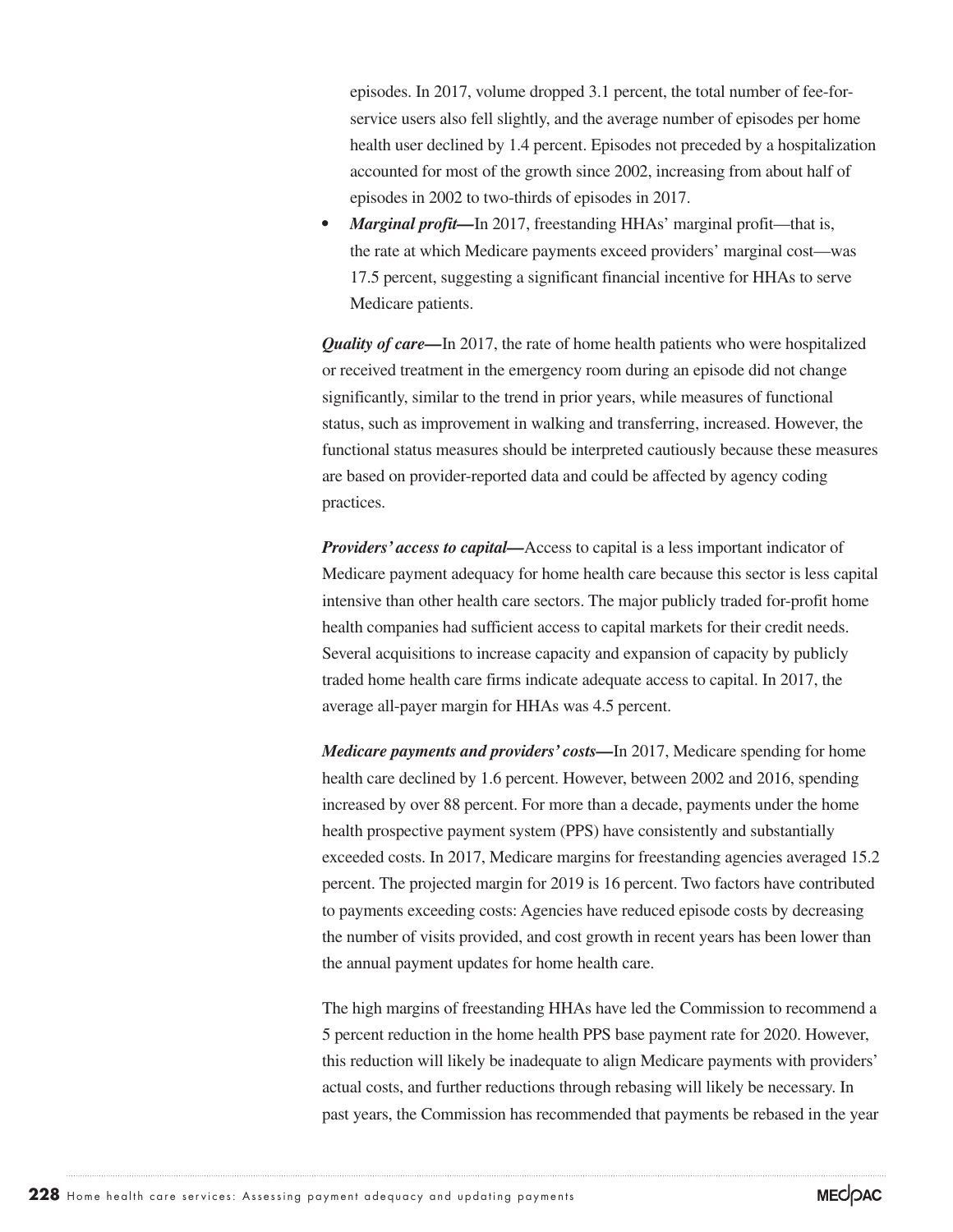following a payment rate reduction. However, given the congressionally mandated revisions to the home health PPS that are slated for 2020, our recommendation for 2020 addresses only the level of payment. The planned revisions to the home health PPS likely will alter the mix and level of services HHAs provide. Future rebasing should reflect the new patterns of care. Those data will not be available until mid- $2021.$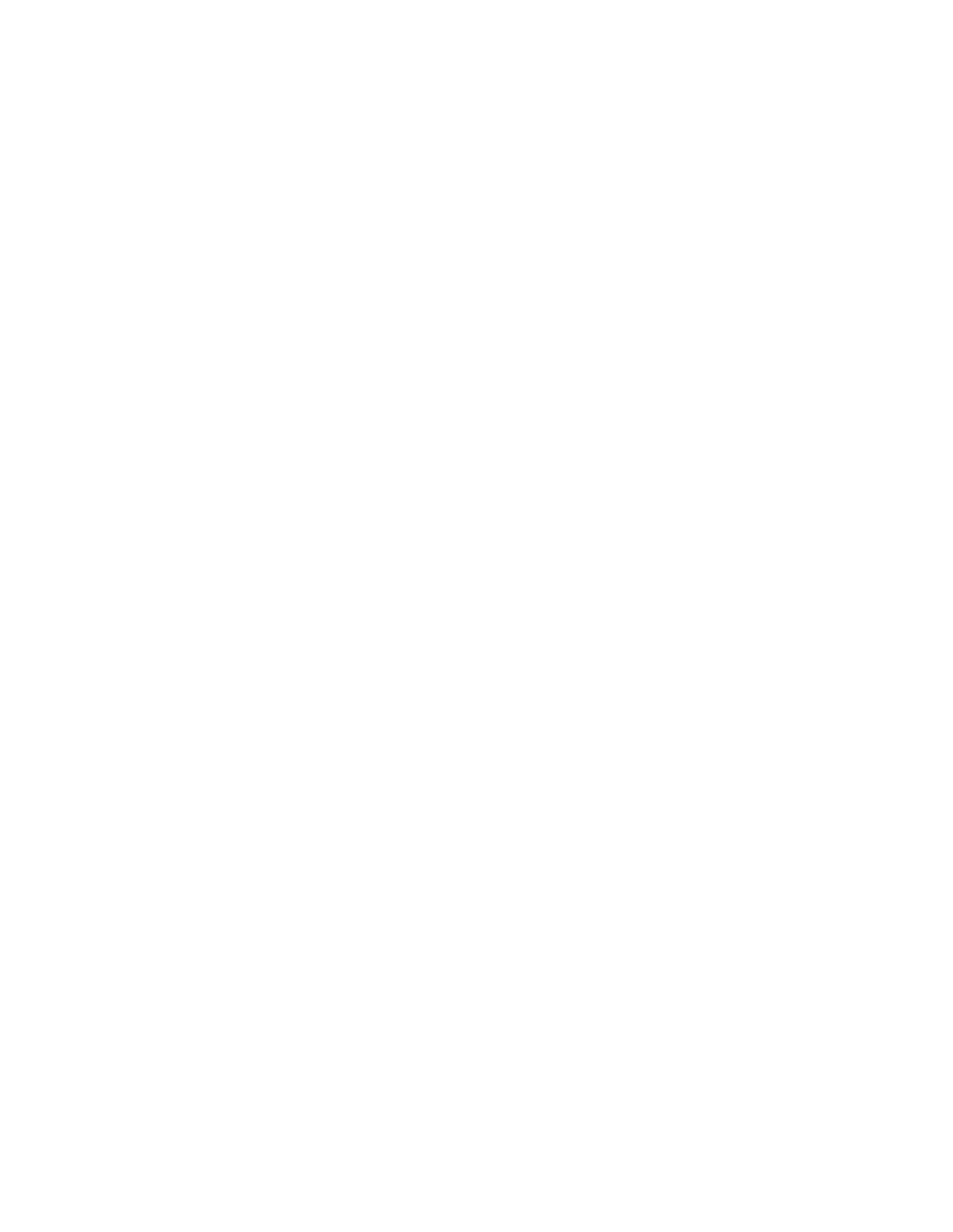## **Background**

Medicare home health care consists of skilled nursing, physical therapy, occupational therapy, speech therapy, aide services, and medical social work provided to beneficiaries in their homes. To be eligible for Medicare's home health benefit, beneficiaries must need part-time (fewer than eight hours per day) or intermittent skilled care to treat their illnesses or injuries and must be unable to leave their homes without considerable effort. In contrast to coverage for skilled nursing facility services, Medicare does not require a preceding hospital stay to qualify for home health care. Also, unlike for most services, Medicare does not require copayments or a deductible for home health services. In 2017, about 3.4 million Medicare beneficiaries received home care, and the program spent \$17.7 billion on home health services. Medicare spending for home health care more than doubled between 2001 and 2017, and this care accounted for about 3 percent of Medicare fee-for-service (FFS) spending in 2016.

Medicare requires that a physician certify a patient's eligibility for home health care and that a patient receiving services be under the care of a physician. In 2011, Medicare implemented a requirement that a beneficiary have a face-to-face encounter with the physician ordering home health care. The encounter must take place in the 90 days preceding or 30 days following the initiation of home health care. Contacts through nonphysician practitioners or authorized telehealth services may be used to satisfy the requirement.

Medicare pays for home health care in 60-day episodes. Payments for an episode are adjusted to account for a patient's clinical and functional characteristics and the number of therapy visits provided in the episode. If beneficiaries need additional covered home health services at the end of the initial 60-day episode, another episode commences and Medicare pays for an additional episode. (An overview of the home health prospective payment system (PPS) is available at http://www.medpac.gov/ docs/default-source/payment-basics/medpac\_payment\_ basics\_18\_hha\_final\_sec.pdf?sfvrsn=0.) Coverage for additional episodes generally has the same requirements as the initial episode (i.e., the beneficiary must be homebound and need skilled care). The Bipartisan Budget Act of 2018 made significant changes to payments for home health care services in 2020 (see text box on revisions to the home health PPS, pp. 232–233).

Home health care plays an important role in the care of Medicare beneficiaries. Home health can serve as an efficient substitute for or step down from institutional post-acute care (PAC), helping to keep beneficiaries in their homes and potentially reducing Medicare expenditures. Some new models of care—such as valuebased purchasing, the Hospital Readmission Reduction Program (HRRP), and Medicare's bundled acute care demonstrations—encourage closer cooperation between home health agencies (HHAs) and other providers to improve care for beneficiaries. In the future, changes in technology and new models of care may make it possible to deliver more care in the home. However, establishing appropriate incentives and levels of payment in FFS Medicare has proven challenging.

#### **Use and growth of the home health benefit has varied substantially with changes in coverage and payment policy**

The home health benefit has changed substantially since the 1980s. Implementation of the inpatient hospital PPS in 1983 led to increased use of home health services as hospital lengths of stay decreased. Medicare tightened coverage of some services, but the courts overturned these curbs in 1988. After this change, the number of HHAs, users, and services expanded rapidly in the early 1990s. Between 1990 and 1995, the number of annual users rose by 75 percent, and the number of visits more than tripled to about 250 million a year. Spending increased more than fourfold between 1990 and 1995, from \$3.7 billion to \$15.4 billion. As the rates of use and the duration of home health spells grew, there was concern that the benefit was serving more as a long-term care benefit (Government Accountability Office 1996). Further, many of the services provided were believed to be improper. For example, in one analysis of 1995 to 1996 data, the Office of Inspector General found that about 40 percent of the services in a sample of Medicare claims did not meet Medicare requirements for payment (mostly because services did not meet Medicare's standards for a reasonable and necessary service, patients did not meet the homebound coverage requirement, or the medical record did not document that a billed service was provided) (Office of Inspector General 1996).

The trends of the early 1990s prompted increased program integrity actions, refinements of coverage standards, and temporary spending caps through an interim payment system (IPS). Between 1997 and 2000, the number of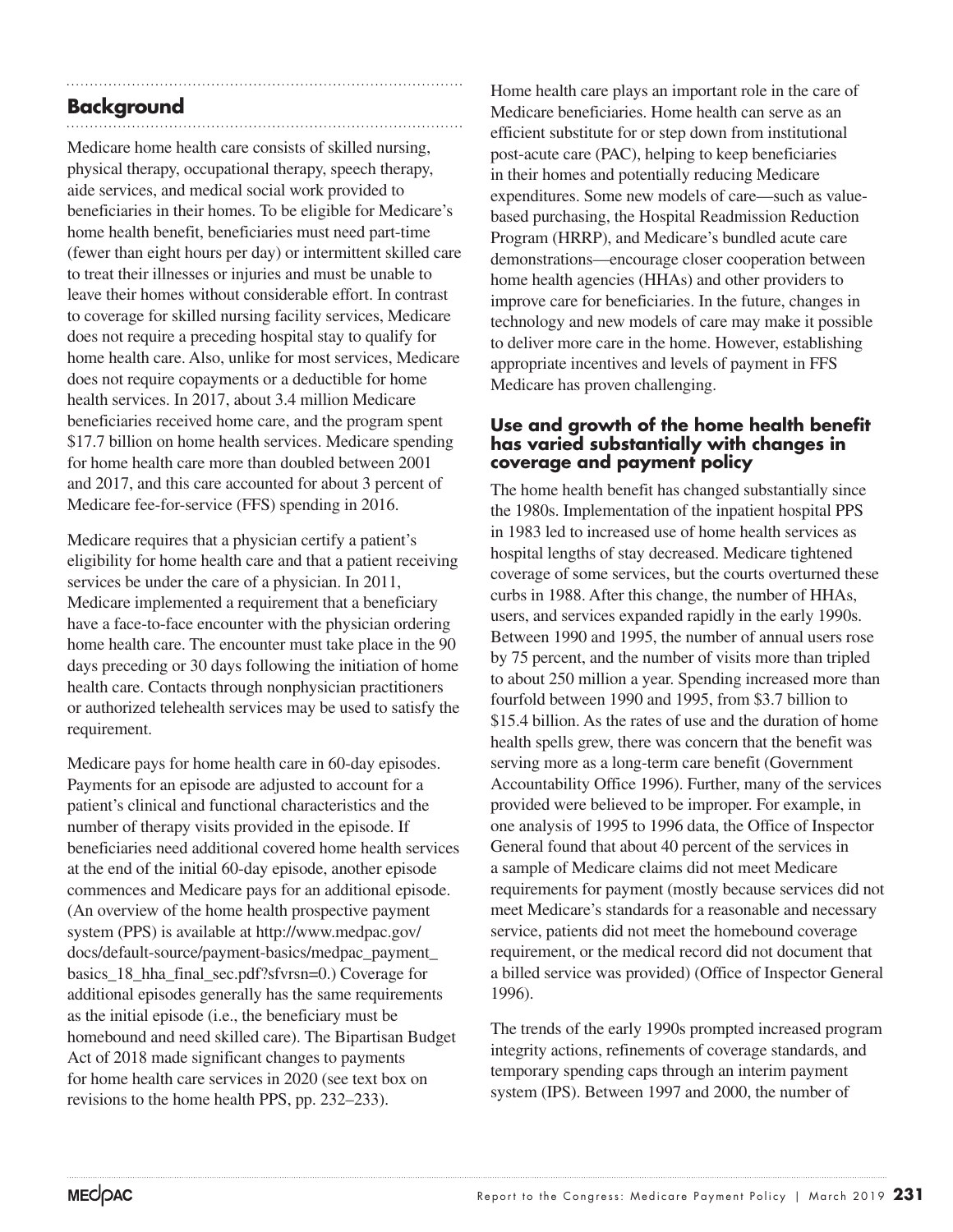#### **Revisions to the home health prospective payment system in 2020**

The Bipartisan Budget Act of 2018 requires CMS<br>to implement two major changes to the home<br>health prospective payment system (PPS) in<br>2020: a new 30 day unit of payment in place of the to implement two major changes to the home health prospective payment system (PPS) in 2020: a new 30-day unit of payment in place of the current 60-day unit of payment and the elimination of the number of therapy visits as a factor in the payment system. These changes follow several years of analysis by the Commission and CMS to identify reforms to home health payment. The elimination of the therapy thresholds is consistent with a recommendation the Commission first made in 2011 (Medicare Payment Advisory Commission 2011).

The current payment system has a series of nine payment thresholds that increase payment as the number of therapy visits in an episode increases; in effect, providing more therapy visits increases payments. Such an adjustment encourages agencies to consider financial incentives when providing therapy services. The Commission has noted that home health agencies (HHAs) appear to adjust their services to maximize financial results under these thresholds (Medicare Payment Advisory Commission 2011). An investigation by the U.S. Senate Committee on Finance found that many agencies were targeting therapy services based on financial incentives and called

for Medicare to move away from using therapy as a payment factor (U.S. Senate Committee on Finance 2011). Eliminating the thresholds in 2020 will mitigate the adverse incentives in the home health PPS.

CMS also plans to implement a new case-mix system, the Patient-Driven Groupings Model (PDGM), in 2020. The PDGM categorizes episodes into 432 payment groups based on the following characteristics:

- *• Episode timing—*Services in the first 30 days of a spell of home health would be classified as "early," while services in the subsequent 30-day period would be classified as "late." For example, if a beneficiary had two consecutive 60-day payment episodes under the current system, the first 30-day period would be classified as early, while the three subsequent 30-day periods would be classified as late 30-day periods. Though the unit of payment will move to a 30-day episode, beneficiaries receiving home health care would continue to be assessed for payment purposes at the beginning of care and at the beginning of each subsequent 60 day period of service.
- *• Referral source—*Cases would be categorized based on the services received before the beginning

*(continued next page)*

beneficiaries using home health services fell by about 1 million, and the number of visits fell by 65 percent (Table 9-1, p. 234). The mix of services changed from predominantly aide services in 1997 to predominantly skilled nursing visits in 2000, and therapy visits increased between 1997 and 2000 from 10 percent to 19 percent of visits. Between 1997 and 2000, total spending for home health services declined by 52 percent. The reduction in payments had a swift effect on the supply of HHAs, and by 2000, the number of HHAs had fallen by 31 percent. However, after the PPS was implemented in 2000, service use and agency supply rebounded at a rapid pace. Between 2001 and 2017, the number of home health episodes rose

from 3.9 million to 6.3 million (data not shown). In 2017, the number of HHAs was 11,844, higher than the level of supply during the 1990s. Almost all the new agencies since implementation of the PPS have been for-profit providers (data not shown).

The steep declines in services under the IPS did not appear to adversely affect the quality of care beneficiaries received; one analysis found that patient satisfaction with home health services was mostly unchanged in that period (McCall et al. 2004, McCall et al. 2003). In 2004, the Commission also concluded that the quality of care did not decline between use of the IPS and the implementation of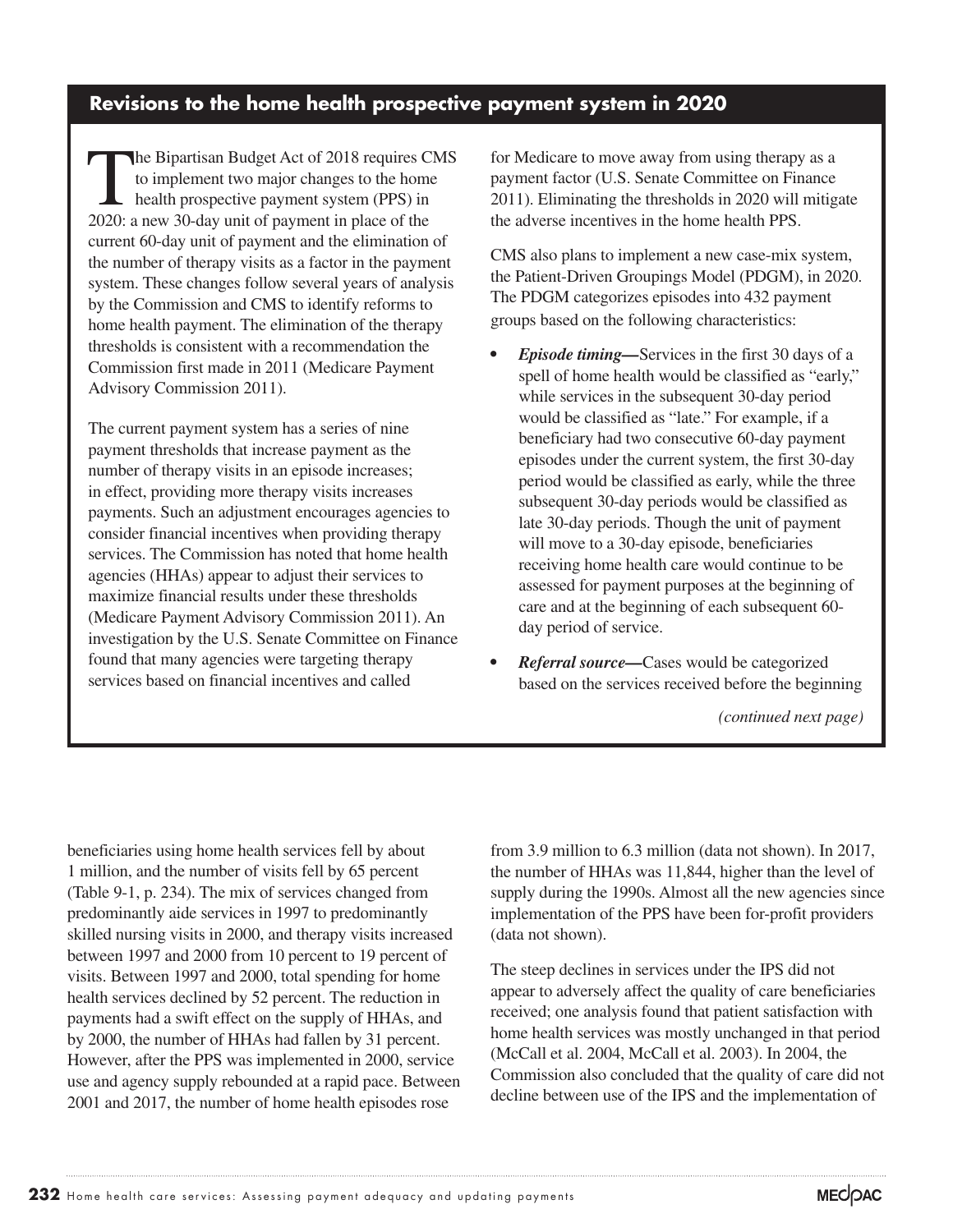#### **Revisions to the home health prospective payment system in 2020 (cont.)**

of the episode: prior hospitalization or institutional post-acute care on the one hand, or admission from the community on the other.

- *• Clinical category—*The new system would create 12 clinical categories based on patients' reported conditions or treatments: need for musculoskeletal rehabilitation; neuro/stroke rehabilitation; wound care; behavioral health care; complex care; and medication management, teaching, and assessment.
- *• Functional/cognitive level—*Similar to the existing system, the PDGM would classify patients' cognitive and physical functioning using information from the Outcomes Assessment Information Set, known as OASIS, home health patient assessment.
- *• Presence of comorbidities—* The PDGM will adjust payment for commonly occurring comorbidities in home health care. There would be a three-tiered adjustment for selected comorbidities.

CMS analyzed the PDGM's likely impact in the 2019 home health payment rule, finding that, in general, funds would be redistributed from HHAs that provide more therapy to those that provide relatively more nursing. Specifically:

- Payments in 2020 would increase by 2.9 percent for nonprofit agencies and 3.9 percent for facilitybased HHAs.
- Payments would fall by 0.4 percent for freestanding agencies and fall by 1.2 percent for for-profit HHAs.
- HHAs in urban areas would see a 0.6 percent payment decrease, while those in rural areas would see a 4.0 percent increase.
- Payments would rise for smaller providers and fall for larger providers. For example, payments would increase by 1.9 percent for the 2,841 HHAs with less than 100 episodes in annual volume and would drop 0.2 percent for larger HHAs with more than a 1,000 episodes a year. ■

the PPS (Medicare Payment Advisory Commission 2004). The similarity in quality of care under the IPS and the PPS suggests that the payment reductions in the Balanced Budget Act of 1997 led HHAs to reduce costs and utilization without a measurable difference in the quality of patient care.

#### **Medicare has always overpaid for home health services under the PPS**

Payments for home health care have substantially exceeded costs since Medicare established the PPS. In 2001, the first full year of the PPS, average Medicare margins for freestanding HHAs equaled 23 percent (Figure 9-1, p. 235).<sup>1</sup> The high margins in the first year suggest that the PPS established a base rate well in excess of costs. The base rate assumed that the average number of visits

per episode between 1998 and 2001 would decline about 15 percent, while the actual decline was about 32 percent (Table 9-2, p. 235). Between 2001 and 2017, the number of visits per episode declined. The number of therapy services per episode increased, but this increase has been more than offset by the decline in all other service types (nursing, home health aide, and medical social services). In addition, HHAs have been able to hold the rate of episode cost growth below 1 percent in many years, lower than the rate of inflation assumed in the home health payment update (data not shown). Consequently, HHAs were able to garner extremely high average payments relative to the cost of services provided. Between 2001 and 2016, freestanding HHA margins averaged 16.3 percent (Figure 9-1, p. 235).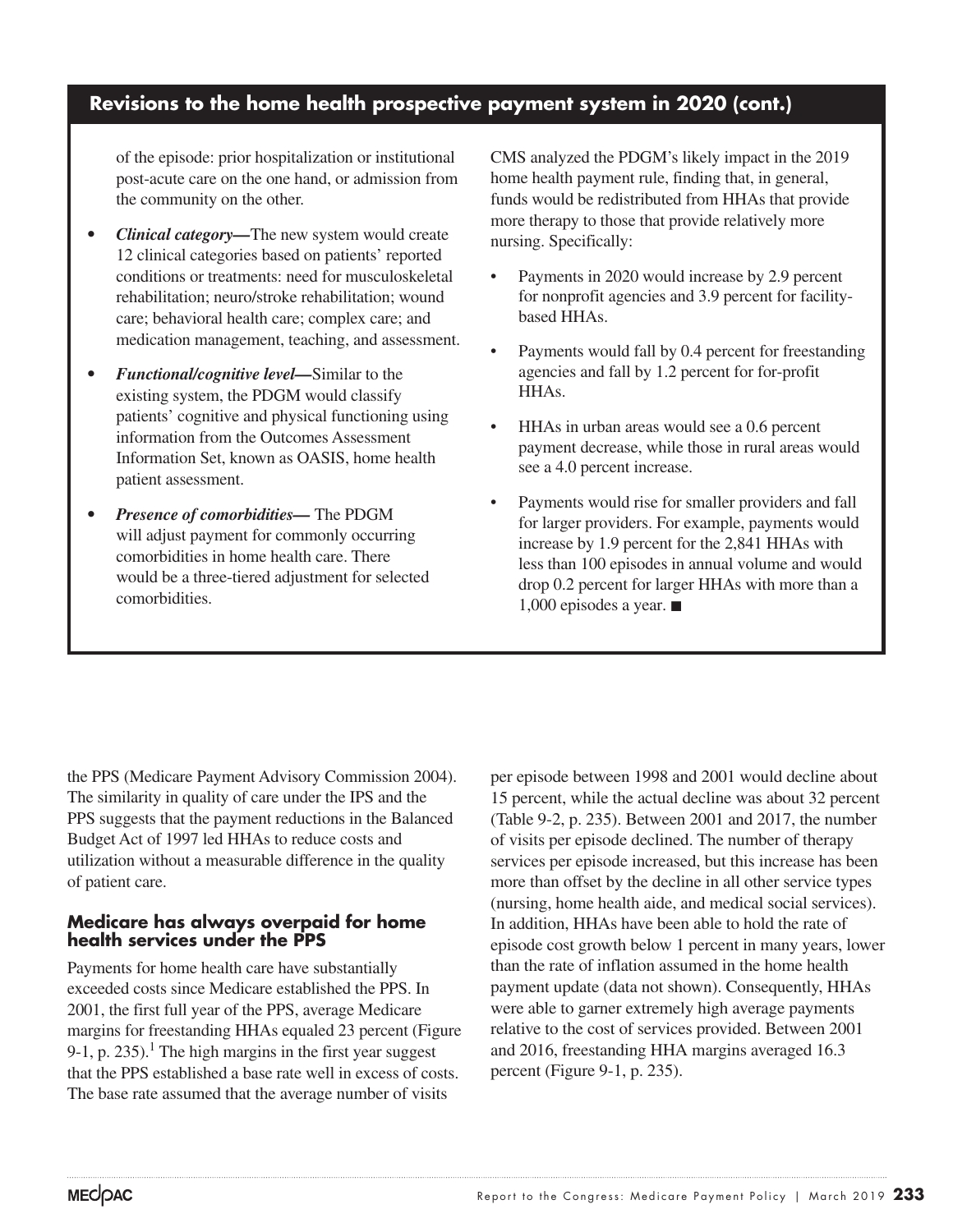#### **9–1 Changes in supply and utilization of home health care, 1997–2017**

|                                                               |        |       | 2016   | 2017   | <b>Percent change</b> |               |                  |  |
|---------------------------------------------------------------|--------|-------|--------|--------|-----------------------|---------------|------------------|--|
|                                                               | 1997   | 2000  |        |        | $1997-$<br>2000       | 2000-<br>2016 | $2016 -$<br>2017 |  |
| Home health agencies                                          | 10,917 | 7,528 | 12,204 | 11,844 | $-31%$                | 62%           | $-3%$            |  |
| Total spending (in billions)                                  | \$17.7 | \$8.5 | \$18.1 | \$17.7 | $-52$                 | 113           | $-2$             |  |
| Users (in millions)                                           | 3.6    | 2.5   | 3.4    | 3.4    | $-31$                 | 38            | $-2$             |  |
| Number of visits (in millions)                                | 258.2  | 90.6  | 108.3  | 104.8  | $-65$                 | 20            | $-3$             |  |
| Visit type (percent of total)                                 |        |       |        |        |                       |               |                  |  |
| Skilled nursing                                               | 41%    | 49%   | 49%    | 48%    | 20                    | $-1$          | $-2$             |  |
| Home health aide                                              | 48     | 31    | 10     | 9      | $-37$                 | $-68$         | $-11$            |  |
| Therapy                                                       | 10     | 19    | 41     | 43     | 101                   | 112           | 5                |  |
| Medical social services                                       |        |       |        |        |                       | $-25$         | $<-0.1$          |  |
| Number of visits per user                                     | 73     | 37    | 31     | 31     | $-49$                 | $-15$         | $-2$             |  |
| Percent of FFS beneficiaries who<br>used home health services | 10.5%  | 7.4%  | 8.9%   | 8.8%   | 9.4                   | 22            | $-1$             |  |

Note: FFS (fee-for-service). Medicare did not pay on a per episode basis before October 2000. Yearly figures presented in the table are rounded, but figures in the percent change columns were calculated using unrounded data.

Source: Home health standard analytical file 2017; *Health Care Financing Review*, Medicare and Medicaid Statistical Supplement 2002.

#### **Reductions mandated in 2010 legislation have not significantly lowered payment for home health services**

In 2010, the Commission recommended that Medicare lower home health payments to make them more consistent with costs, a process referred to as payment rebasing. The Patient Protection and Affordable Care Act of 2010 (PPACA) included several reductions intended to address home health care's high Medicare payments, including rebasing the payment system. However, these policies have not achieved the goal of making payments more consistent with actual costs.

PPACA offset the annual rebasing adjustment by the payment update for each year from 2014 through 2017.<sup>2</sup> CMS set the rebasing reduction to the maximum amount permitted under the PPACA formula, which was equal to 3.5 percent of the 2010 base rate, or an annual reduction of \$81 per 60-day episode.<sup>3</sup> However, the size of the base rate has increased since 2010, so this reduction averaged 2.8 percent in each year from 2014 through 2017 (Table

9-3, p. 236). In addition, the annual payment update offset these reductions. The cumulative effect of the PPACA reduction and the payment update resulted in a payment reduction of 2.6 percent for the four years of rebasing. This modest decrease is smaller than the payment reductions the industry has weathered in the past; since the implementation of PPS in 2000, Medicare margins for freestanding HHAs have always exceeded 10 percent.

#### **Ensuring appropriate use of home health care is challenging**

Policymakers have long struggled to define the role of the home health benefit in Medicare (Benjamin 1993). From the outset, there was a concern that setting a narrow policy could result in beneficiaries using other, more expensive services, while a policy that was too broad could lead to wasteful or ineffective use of the home health benefit (Feder and Lambrew 1996). Medicare relies on the skilled care and homebound requirements as primary determinants of home health eligibility, but these broad coverage criteria permit beneficiaries to receive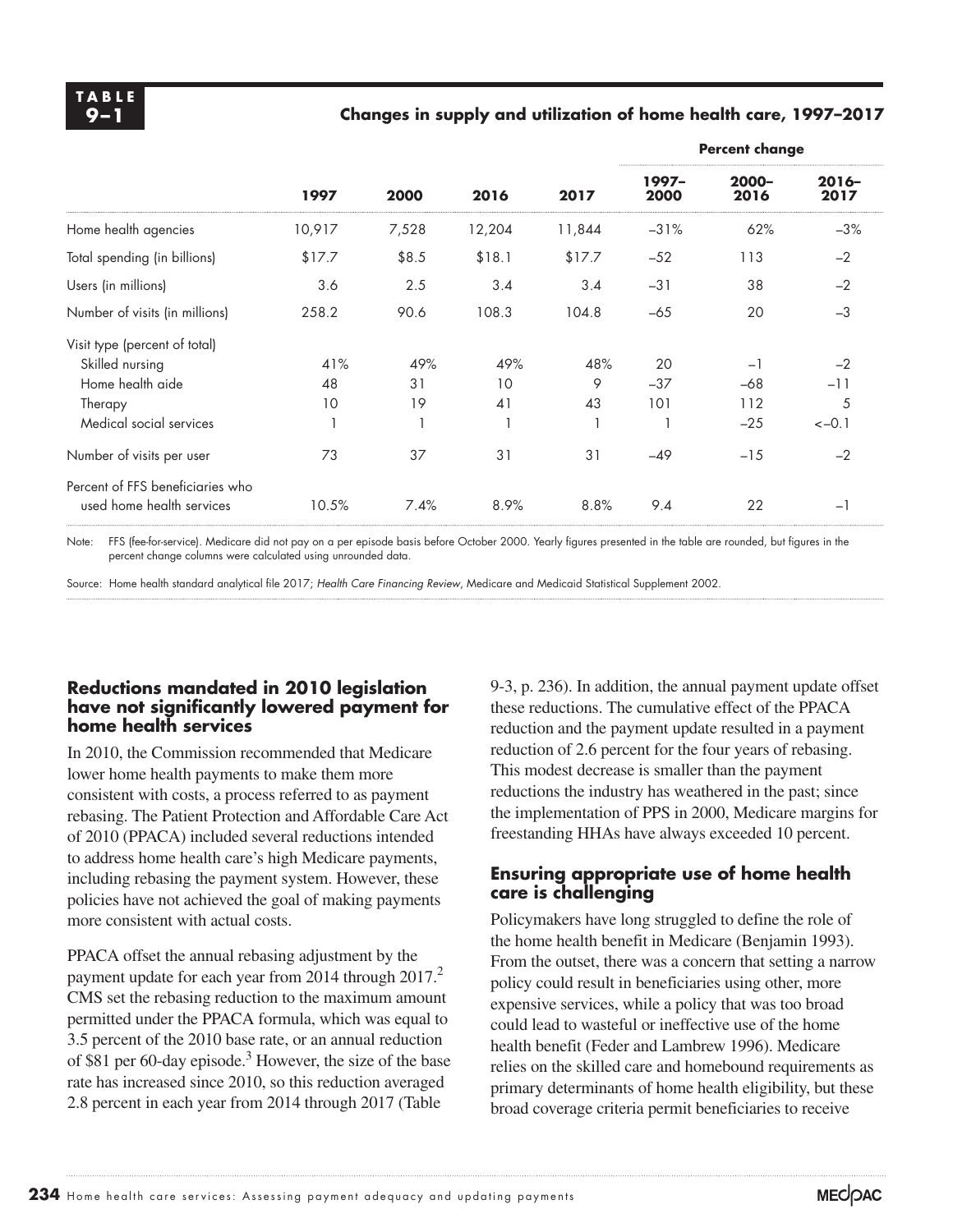**FIGURE FIGURE X-X 9–1**

#### **Medicare margins of freestanding home health agencies remained high between 2001 and 2016**



Source: Medicare cost reports.

services in the home even though they are capable of leaving home for medical care, which most home health beneficiaries do (Wolff et al. 2008). Medicare does not provide any incentives for beneficiaries or providers

to consider alternatives to home health care, such as outpatient services. Beneficiaries who meet program coverage requirements can receive an unlimited number of home health episodes and face no cost sharing. In

| <b>TABLE</b><br>$9 - 2$          | Medicare visits per episode before and after implementation of PPS |      |                    |      |                    |           |           |  |  |
|----------------------------------|--------------------------------------------------------------------|------|--------------------|------|--------------------|-----------|-----------|--|--|
|                                  |                                                                    |      | Visits per episode |      | Percent change in: |           |           |  |  |
| <b>Type of visit</b>             | 1998                                                               | 2001 | 2016               | 2017 | 1998-2001          | 2001-2016 | 2016-2017 |  |  |
| Skilled nursing                  | 14.1                                                               | 10.5 | 8.6                | 8.4  | $-25%$             | $-18%$    | $-3%$     |  |  |
| Therapy (physical, occupational, |                                                                    |      |                    |      |                    |           |           |  |  |
| and speech–language pathology)   | 3.8                                                                | 5.2  | 7.3                | 7.7  | 39                 | 40        | 5         |  |  |
| Home health aide                 | 13.4                                                               | 5.5  | 1.8                | 1.6  | $-59$              | $-68$     | $-11$     |  |  |
| Medical social services          | 0.3                                                                | 0.2  | 0.1                | 0.1  | -36                | $-33$     | $-0.2$    |  |  |
| Total                            | 31.6                                                               | 21.4 | 17.8               | 17.8 | $-32$              | $-17$     | $-0.2$    |  |  |
|                                  |                                                                    |      |                    |      |                    |           |           |  |  |

rrs (prospective payment system). The rrs was implemented in October 2000. Data exclude low-utilization episodes. Tearly tigures p<br>rounded, but figures in the percent change columns were calculated using unrounded data. Note: PPS (prospective payment system). The PPS was implemented in October 2000. Data exclude low-utilization episodes. Yearly figures presented in the table are

Source: Home health standard analytic file.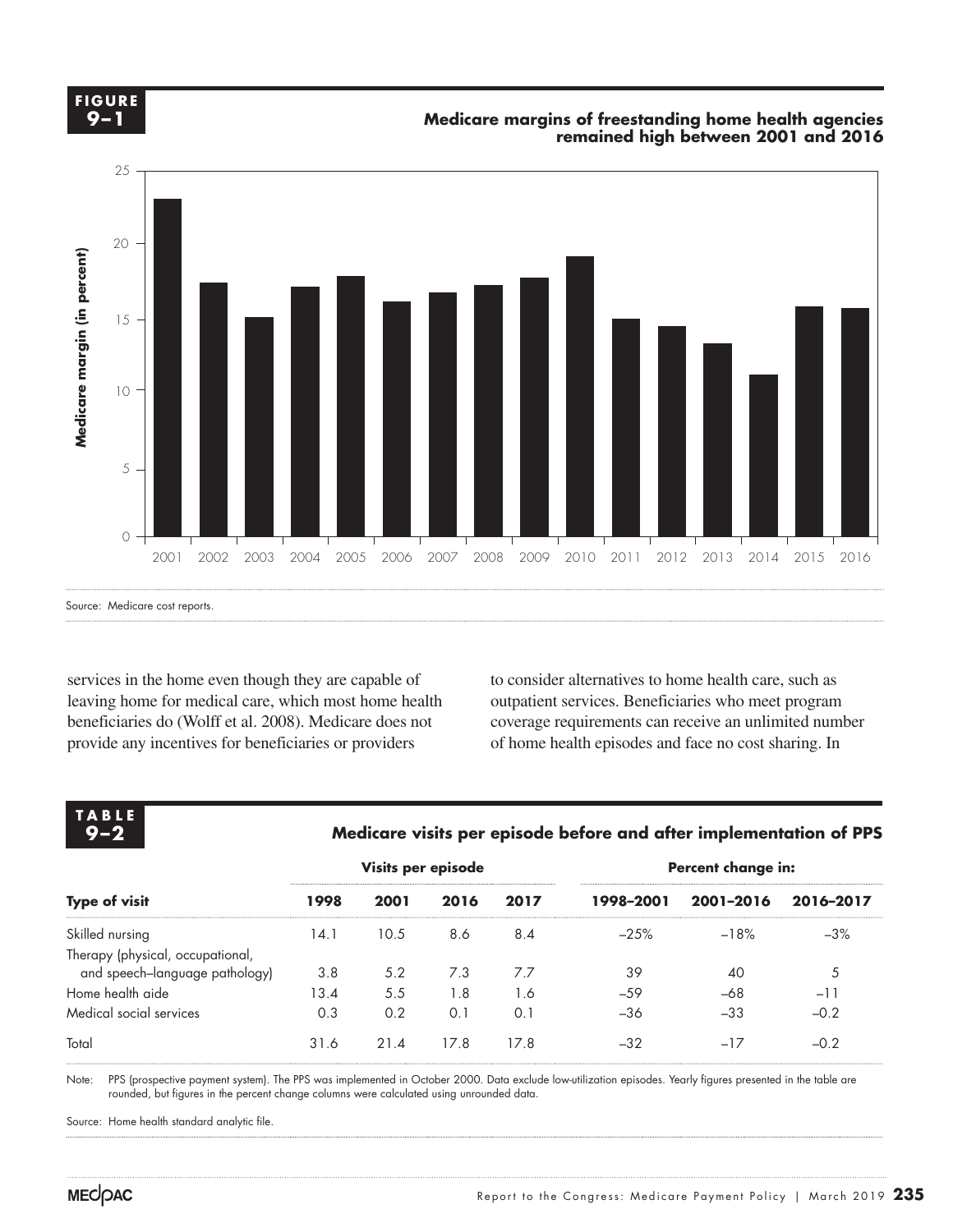#### **9–3 Impact of PPACA rebasing on payments for 60-day episodes**

|                           | 2014    | 2015    | 2016    | 2017    | Cumulative change,<br>2014-2017 |
|---------------------------|---------|---------|---------|---------|---------------------------------|
| Rebasing adjustment       | $-2.8%$ | $-2.8%$ | $-2.8%$ | $-2.8%$ | $-10.7\%$                       |
| Legislated payment update | 2.3     |         | -9      | 2.5     | 9.                              |
| Net payment reduction     | -0.6    | $-0.8$  | $-10$   | $-09$   | $-26$                           |

Note: PPACA (Patient Protection and Affordable Care Act of 2010). Effects of payment changes are multiplicative.

Source: MedPAC analysis based on home health prospective payment system final rules for 2014 through 2017 from CMS.

addition, the program relies on HHAs and physicians to follow program requirements for determining beneficiary needs, but evidence from prior years suggests that they do not consistently follow Medicare's standards (Cheh et al. 2007, Department of Health and Human Services 2018, Office of Inspector General 2001). Concerns about ensuring the appropriate use of home health episodes not preceded by a hospitalization led the Commission to recommend a copayment for these episodes (Medicare Payment Advisory Commission 2011).

#### **Program integrity is a continuing challenge in home health care**

In 2010, the Commission made a recommendation to curb wasteful and fraudulent home health services (Medicare Payment Advisory Commission 2010). This recommendation calls on the Health and Human Services Secretary to use the department's authorities under current law to examine providers with aberrant patterns of utilization for possible fraud and abuse. PPACA permits Medicare to implement temporary moratoriums on the enrollment of new HHAs in areas believed to have a high incidence of fraud. In 2017, Medicare implemented statewide moratoriums for HHAs in Florida, Illinois, Michigan, and Texas, expanding previously established local moratoriums in these states. There have also been numerous criminal prosecutions for home health fraud, most notably in Miami and Detroit.

CMS has experimented with prepayment claims review as a means to reduce inappropriate billing. In 2016, CMS operated the Pre-claim Review Demonstration in Illinois

for 10 months. Under the demonstration, Medicare conducted a full review of all home health claims in the state. HHAs were required to submit documentation indicating that the beneficiary met program coverage standards when filing an initial request for payment. Payment would be reduced by 25 percent for episodes for which HHAs did not submit supporting documentation with the initial claim. Though most claims were approved, the Government Accountability Office (GAO) found that payments dropped by about \$100 million for the 10 months the demonstration was in effect. CMS suspended the demonstration in March 2017 (Government Accountability Office 2018).

CMS recently announced plans to implement a revised version of the demonstration. Under the revised demonstration, HHAs in Illinois will have the option of submitting additional supporting documentation before or after payment. HHAs that have acceptable affirmation rates during the review process will be released from the review requirement. HHAs that do not submit any documentation during the demonstration will have their payments reduced by 25 percent and possibly be subject to postpayment review. CMS plans to expand the demonstration to Florida, North Carolina, Ohio, and Texas after gaining experience in Illinois.

## **Are Medicare payments adequate in 2019?**

The Commission reviews several indicators to determine the level at which payments will be adequate to cover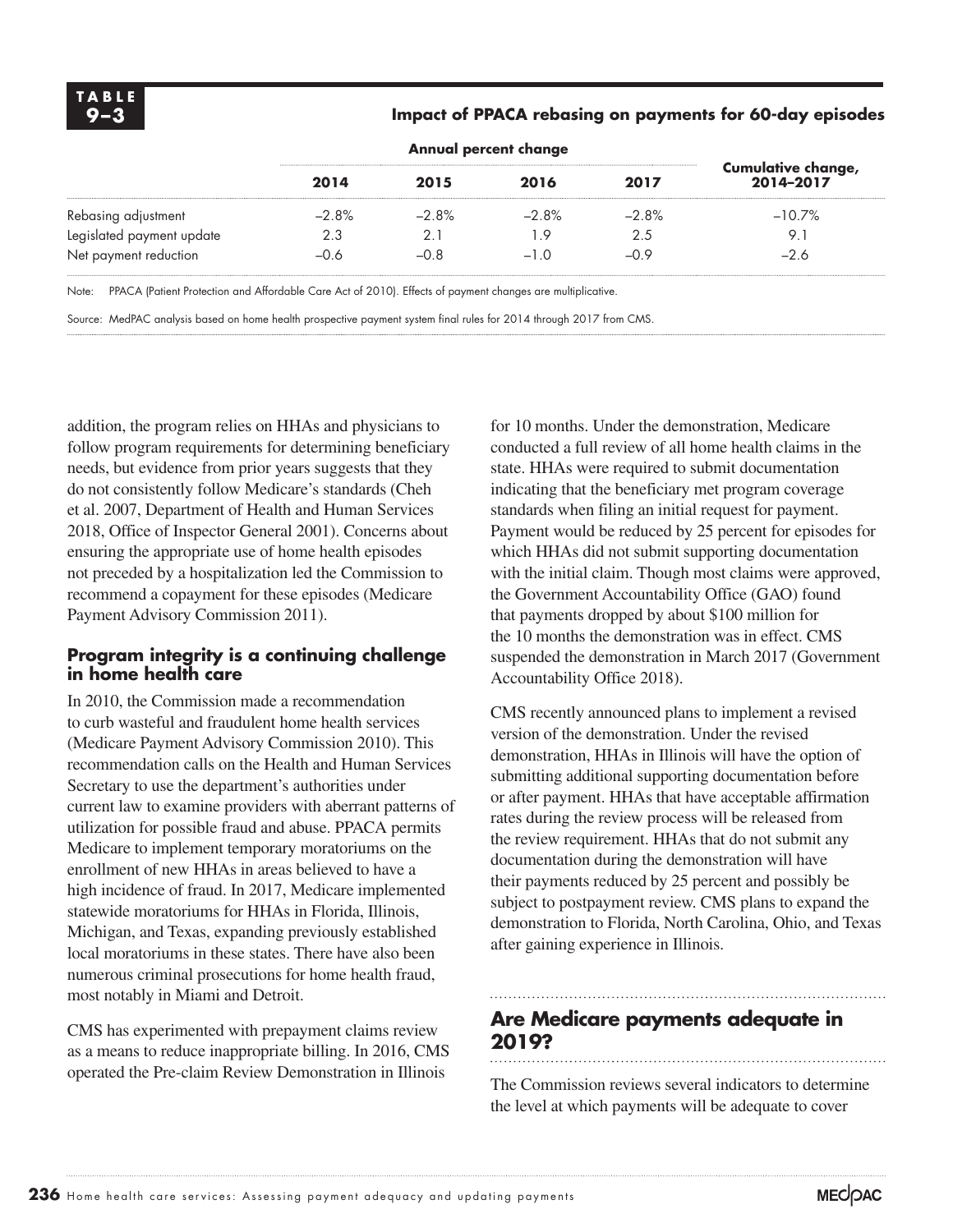#### **9–4 Number of participating home health agencies declined in 2017 but remained high relative to earlier years**

|                                                               |      |      |      | <b>Percent change</b>            |      |        |           |           |
|---------------------------------------------------------------|------|------|------|----------------------------------|------|--------|-----------|-----------|
|                                                               | 2004 | 2008 | 2012 | 2015                             | 2016 | 2017   | 2004-2016 | 2016-2017 |
| Active home health agencies<br>Number of home health agencies |      |      |      | 7,651 9,787 12,311 12,346 12,204 |      | 11.844 | 60%       | $-3.0\%$  |
| per 10,000 FFS beneficiaries                                  | 2.1  | 2.8  | 3.3  | 3.2                              | 32   | 3.1    | 51        | $-29$     |

Note: FFS (fee-for-service). "Active home health agencies" includes all agencies operating during a year, including agencies that closed or opened at some point during the year.

Source: CMS's Provider of Service file and 2018 annual report of the Boards of Trustees of the Medicare trust funds.

the costs of an efficient provider in 2019. We assess beneficiary access to care by examining the supply of home health providers, annual changes in the volume of services, and marginal profit. The review also examines quality of care, access to capital, and the relationship between Medicare's payments and providers' costs. Overall, the Medicare payment adequacy indicators for HHAs are positive.

#### **Beneficiaries' access to care: Almost all beneficiaries live in an area served by HHAs**

Supply and volume indicators show that almost all beneficiaries have access to home health services. In 2017, over 98 percent of beneficiaries lived in a ZIP code served by at least one HHA, 97 percent lived in a ZIP code served by two or more HHAs, and 84 percent lived in a ZIP code served by five or more agencies. These findings are consistent with our prior reviews of access.4

#### **Supply of providers: Agency supply remains high despite recent decline**

Though the supply of HHAs declined slightly in 2017, supply still remains relatively high. Since 2004, the number of HHAs in Medicare has increased by over 4,000 agencies, reaching 11,844 agencies in 2017 (Table 9-4). The slight decline in 2017 was concentrated in Florida and Texas, states that experienced higher than average increases in supply in prior years. These states have been targeted by a myriad of antifraud measures, including

criminal investigations and moratoriums on the entry of new HHAs. The number of HHAs exiting the program has increased in recent years in these states, and moratoriums have likely stopped the entry of new HHAs. Even with declines in these states, however, the supply of HHAs in the two states is almost three times the supply of HHAs that were available in 2001, with supply exceeding 3,400 HHAs in 2017.

From 2004 to 2017, the number of HHAs per 10,000 FFS beneficiaries rose 46.6 percent, from 2.1 to 3.1 (Table 9-4). Most of the new HHAs were for profit. However, supply varies significantly among states. In 2017, Texas averaged 8.7 HHAs per 10,000 beneficiaries, while New Jersey averaged less than 1.0 HHA per 10,000 beneficiaries. The extreme variation demonstrates that the number of providers is a limited measure of capacity because HHAs can vary in size. Also, because home health care is not provided in a medical facility, HHAs can adjust their service areas as local conditions change. Even the number of employees may not be an effective metric because HHAs can use contract staff to meet their patients' needs.

#### **Episode volume declined slightly in 2017**

Episode volume in 2017 declined by 3.1 percent (Table 9-5, p. 238). This decline is part of a trend that began in 2012, but this period of decline was preceded by a period of rapid growth (Figure 9-2, p. 239). Between 2002 and 2011, total episodes increased by 67 percent from 4.1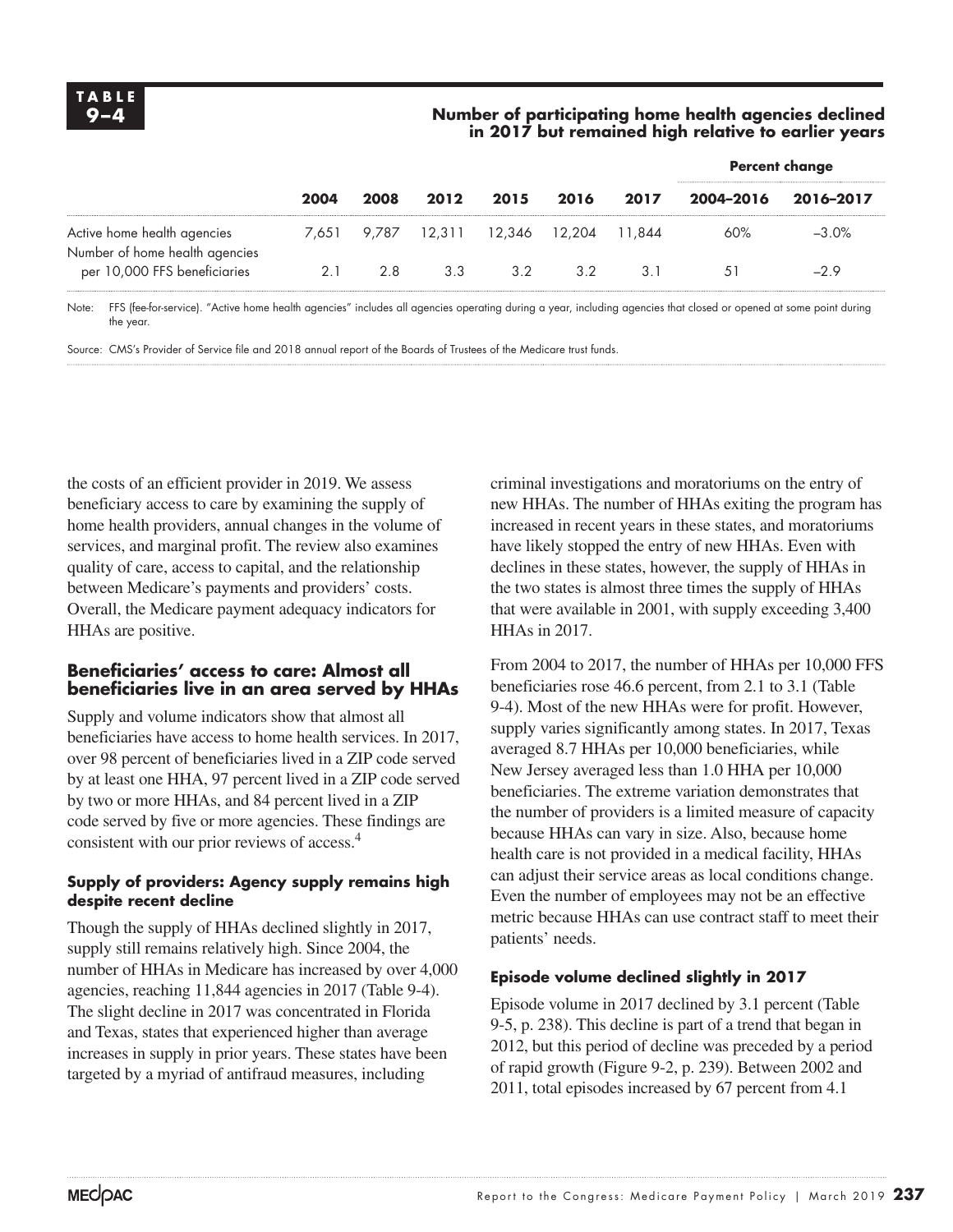#### **9–5 Fee-for-service home health care services have increased significantly since 2002**

|                                               |       |        | 2013   |        |        | <b>Percent change</b> |                 |
|-----------------------------------------------|-------|--------|--------|--------|--------|-----------------------|-----------------|
|                                               | 2002  | 2011   |        | 2016   | 2017   | $2002 -$<br>2016      | $2016-$<br>2017 |
| Home health users (in millions)               | 2.5   | 3.4    | 3.5    | 3.5    | 3.4    | 37.5%                 | $-1.7%$         |
| Share of beneficiaries using home health care | 7.2%  | 9.4%   | 9.2%   | 8.9%   | 8.8%   | 24.0                  | $-1.4$          |
| Episodes (in millions):                       | 4.1   | 6.8    | 6.7    | 6.5    | 6.3    | 59.4                  | $-3.1$          |
| Per home health user                          | 1.6   | 2.0    | 1.9    | 1.9    | 1.9    | 16.0                  | $-1.4$          |
| Per FFS beneficiary                           | 0.12  | 0.19   | 0.18   | 0.17   | 0.16   | 44.1                  | $-2.8$          |
| Payments (in billions)                        | \$9.5 | \$18.3 | \$17.8 | \$18.0 | \$17.7 | 88.8                  | -1.6            |
| Per home health user                          | 3.783 | 5,312  | 5.132  | 5.196  | 5.202  | 37.4                  | 0.1             |
| Per home health episode                       | 2,645 | 2,916  | 2,896  | 2,988  | 3,039  | 13.0                  | 1.4             |

Note: FFS (fee-for-service). Percent change is calculated on numbers that have not been rounded; payment per episode excludes low-utilization payment adjustment cases.

Source: MedPAC analysis of home health standard analytical file.

million episodes to 6.8 million episodes (Table 9-5). The decline since 2011 has been concentrated in a few states, with five states (Florida, Illinois, Louisiana, Tennessee, and Texas) accounting for most of the decline in episodes. However, utilization in these five states had more than doubled between 2002 and 2011, higher than in most other areas (Figure 9-2).

Changes in average payment per full episode (defined as comprising more than four visits) underscore the limited impact of the PPACA rebasing policy that was implemented in 2014 through  $2017<sup>5</sup>$  The average payment per episode in 2017 was 5 percent higher than the average payment per episode for 2013, the year before the PPACA adjustments were implemented (Table 9-5). The per episode payment growth is even more remarkable since Medicare implemented additional payment reductions during this period, such as reductions for changes in coding practices.

The decline in home health utilization since 2011 reflects changes in both the demand for home health services and the supply of HHAs. The number of hospital discharges, a common source of referrals, declined by 11 percent from 2011 to 2014 and has not changed significantly since, indicating that demand for PAC services has not increased since 2011. In addition, several actions have

been taken to curb fraud, waste, and abuse in Medicare home health care.

The decline in episode volume since 2011 has not been uniform across the country. Since 2011, Florida, Illinois, Louisiana, Tennessee, and Texas (the five states with the fastest growing episode volume before 2011) have seen a decline of about 25 percent. The remaining 44 states experienced aggregate growth of 4.1 percent, though there was a range of increases and declines across these states. This geographic variation emphasizes that many areas continue to see growth despite the overall drop in episode volume since 2011. The volume decrease in areas that have been targeted by program integrity efforts suggests that these efforts can address excessive or unwarranted services, and the expansion of these efforts to other areas with excessive growth rates would be beneficial.

#### **Home health care spells of service have increased in length and shifted in focus to episodes not preceded by a hospitalization**

Between 2002 and 2016, the average number of episodes per user increased by 16 percent, rising from 1.6 to 1.9 episodes per user (Table 9-5). Though the average number of episodes declined slightly in 2017, the trend since 2002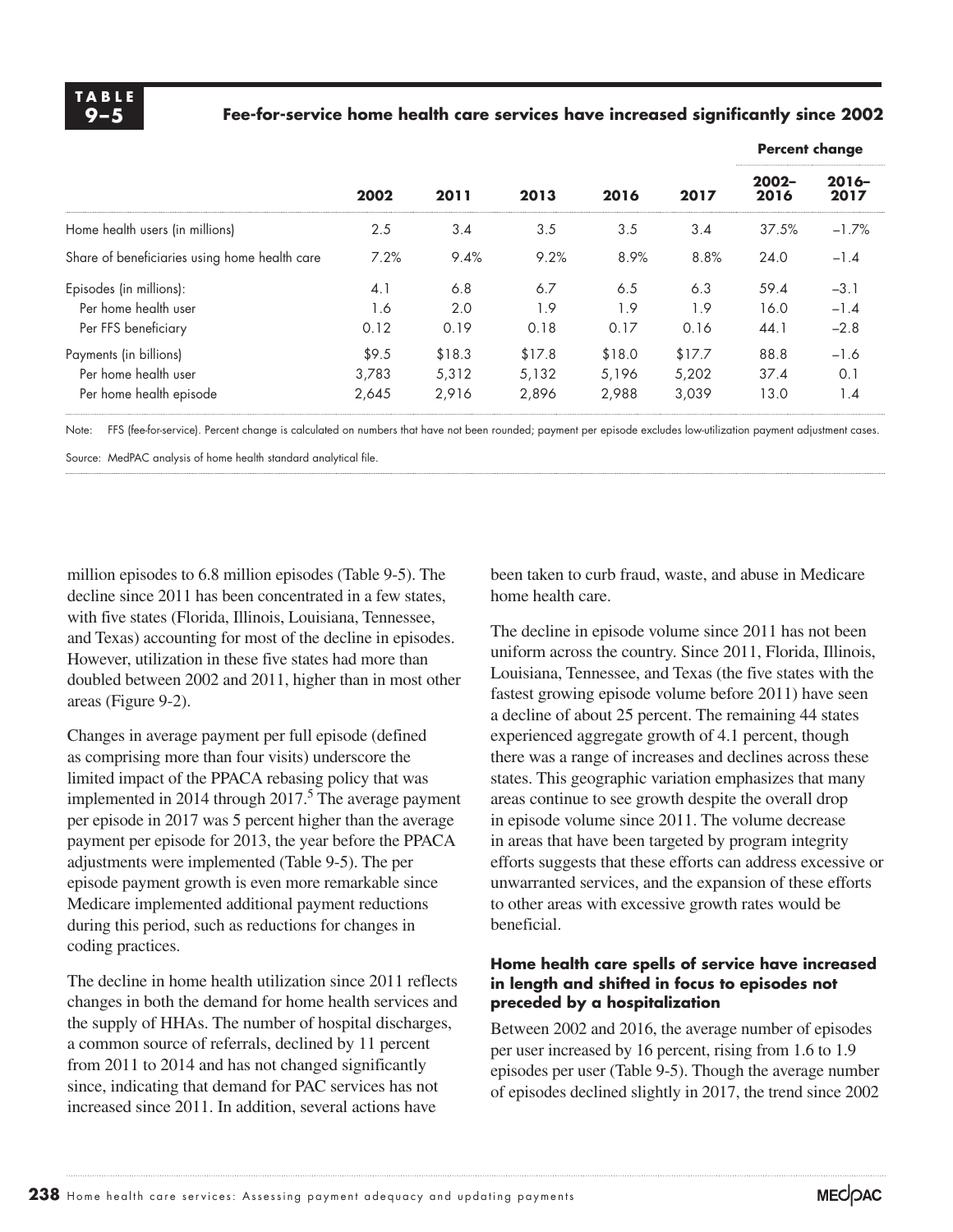

Source: MedPAC analysis of home health standard analytic file from CMS.

indicates that beneficiaries have been receiving home health care for longer periods. The increase in episodes coincides with Medicare's PPS incentives that encourage additional volume: The per episode unit of payment in the PPS encourages longer periods of home health use (more episodes per beneficiary). **Increasing** 

The rise in the average number of episodes per home  $\frac{\text{Sinc}}{\text{height}}$ health user coincides with a relative shift away from using home health care after a hospitalization or institutional PAC service. Between 2001 and 2011, episodes not related than episodes the reduction of the data of the distribution of the distribution of the distribution of the distribution of the distribution of the distribution of th preceded by a hospitalization or institutional PAC stay additional therapy visi increased by about 127 percent, while episodes preceded by a prior PAC stay or hospitalization increased by  $14.8 \times 11.8 \times 10^{-10}$ . percent (Table 9-6, p. 240). Between 2011 to 2017, the volume of episodes not preceded by a hospital or  $\frac{\text{perc}}{\text{foun}}$ institutional PAC stay dropped by 11.2 percent, while in the same period, episodes preceded by a hospitalization or PAC stay continued to increase slightly in recent years. However, this increase has not significantly changed the

share of episodes not preceded by inpatient or institutional PAC, which in 2017 accounted for 66 percent of episodes.

#### **Episodes that qualify for additional payment based on therapy services account for an increasing share of volume**

Since the October 2000 implementation of the home health PPS, Medicare has used the number of therapy user coincides with a relative shift away from using visits as a factor in payment, and, not surprisingly, episodes that qualify for these payments have increased faster than episodes that do not. Under the current PPS, additional therapy visits increase payments once six or ed by about 12/ percent, while episodes preceded more visits are provided in an episode, and the share of these episodes increased between 2008 and 2017 from 37 percent to 49 percent. In past work, the Commission has found that agencies that provide more therapy episodes tend to be more profitable. The higher profitability and rapid growth in the number of these episodes suggest that financial incentives are causing agencies to favor therapy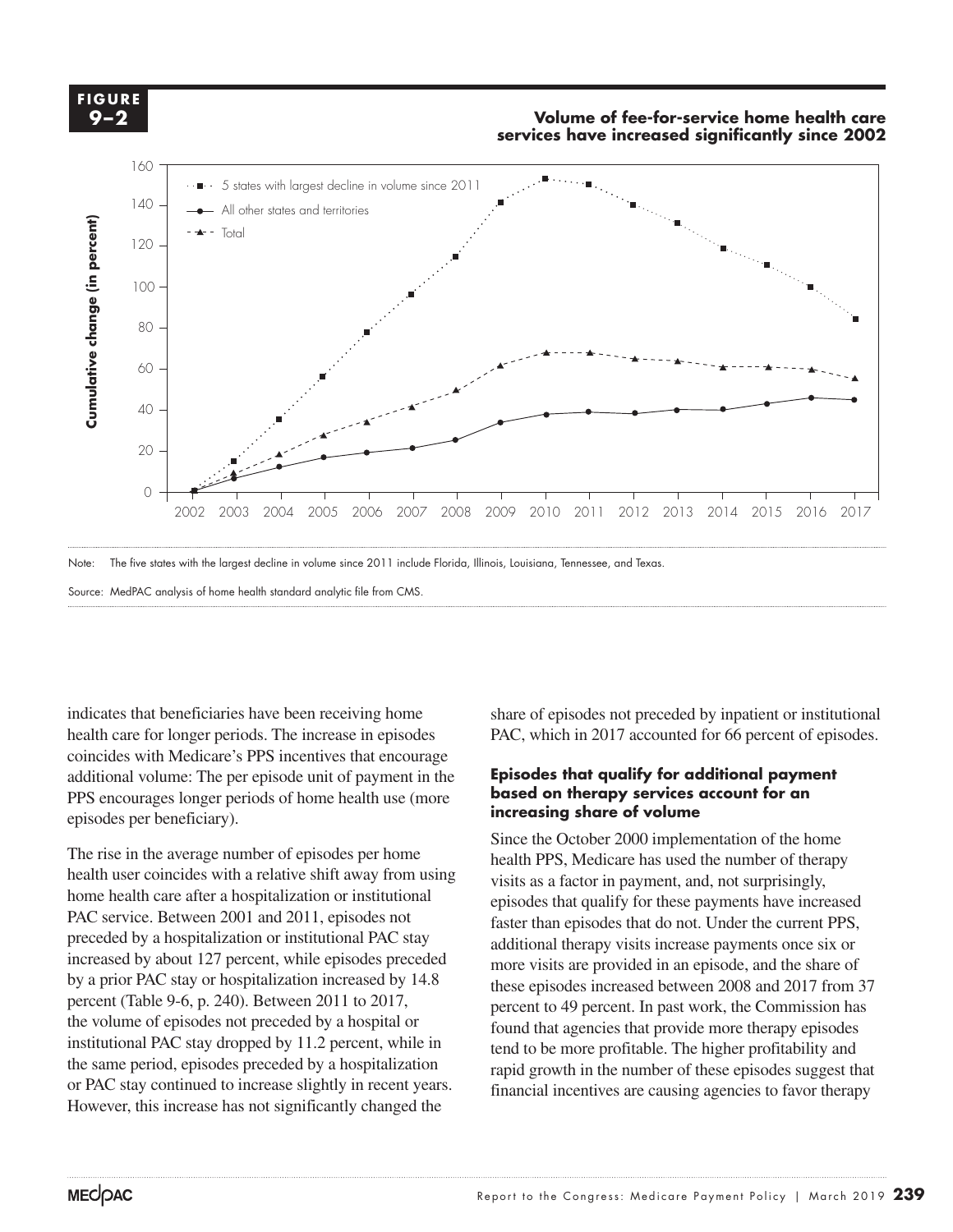#### **9–6 Home health episodes not preceded by hospitalization or PAC stay increased at a higher rate than other episodes**

|                                                | <b>Episodes</b> |      |      | <b>Cumulative percent change</b> |           |  |
|------------------------------------------------|-----------------|------|------|----------------------------------|-----------|--|
|                                                | 2001            | 2011 | 2017 | 2001-2011                        | 2011-2017 |  |
| Number of episodes preceded                    |                 |      |      |                                  |           |  |
| by a hospitalization or PAC stay (in millions) | 1.9             | 2.2  | 2.2  | 14.8%                            | 2.2%      |  |
| Number of episodes not preceded                |                 |      |      |                                  |           |  |
| by a hospitalization or PAC stay (in millions) | 2.1             | 4.6  | 4.2  | 127.4                            | $-11.2$   |  |
| Share of episodes not preceded                 |                 |      |      |                                  |           |  |
| by a hospitalization or PAC stay               | 53%             | 67%  | 66%  | 26                               | $-1.5$    |  |
| Total (in millions)                            | 3.9             | 6.8  | 6.3  | 74.0                             | $-7.0$    |  |

Note: PAC (post-acute care). "Episodes preceded by a hospitalization or PAC stay" indicates the episode occurred fewer than 15 days after a stay in a hospital (including a long-term care hospital), skilled nursing facility, or inpatient rehabilitation facility. "Episodes not preceded by a hospitalization or PAC stay" indicates that there was no hospitalization or PAC stay in the 15 days before the episode began. Numbers may not sum to totals due to rounding.

Source: Home health standard analytical file and Medicare Provider and Analysis Review file for 2001, 2011, and 2017.

services when possible. Consistent with this finding, the Bipartisan Budget Act of 2018 requires CMS to remove therapy visits as a factor in determining payments under the PPS.

#### **New rural payment targets supplemental payments to low-use rural areas**

In general, the Commission has not found systemic issues with rural access to care, and Medicare margins of rural HHAs are generally above 10 percent a year, comparable with urban HHAs. Average utilization is not significantly different between HHAs in urban and rural areas, but some variation exists around this average, with high-use and low-use areas found in both urban and rural counties.

The Bipartisan Budget Act of 2018 implemented a 3 percent payment increase for home health episodes provided in rural areas in 2018. For later years, the Act establishes three categories of rural counties and ties the duration and size of the payment add-on for each category to the population density and utilization levels of rural counties. The categories include:

*• High-utilization rural counties—*Services furnished in rural counties in the top quartile of utilization will receive a payment add-on of 1.5 percent in 2019

and one-half percent in 2020. CMS computed the ratio of home health episodes to FFS beneficiaries in 2015 for all counties (both urban and rural); based on this distribution, rural counties with 17.8 or more episodes per 100 beneficiaries were classified as highutilization areas.

- *• Low-population rural counties—*Counties that have a population density of six individuals or fewer per square mile and do not have high utilization are classified as low-population counties and receive a 4 percent add-on in 2019. The add-on will decrease by 1 percentage point each year and end after 2022.
- *• All other rural counties—*Rural counties not in either of the above categories will receive a 3 percent add-on in 2019, also decreasing by 1 percentage point each year to end after 2021.

The rural payment add-on policy for 2019 better targets Medicare's scarce resources. The policy targets payments to areas with lower population density and limits payments to rural areas with higher utilization. This policy is consistent with our June 2012 report to the Congress, which noted that Medicare should target rural payment adjustments to areas that may have access challenges.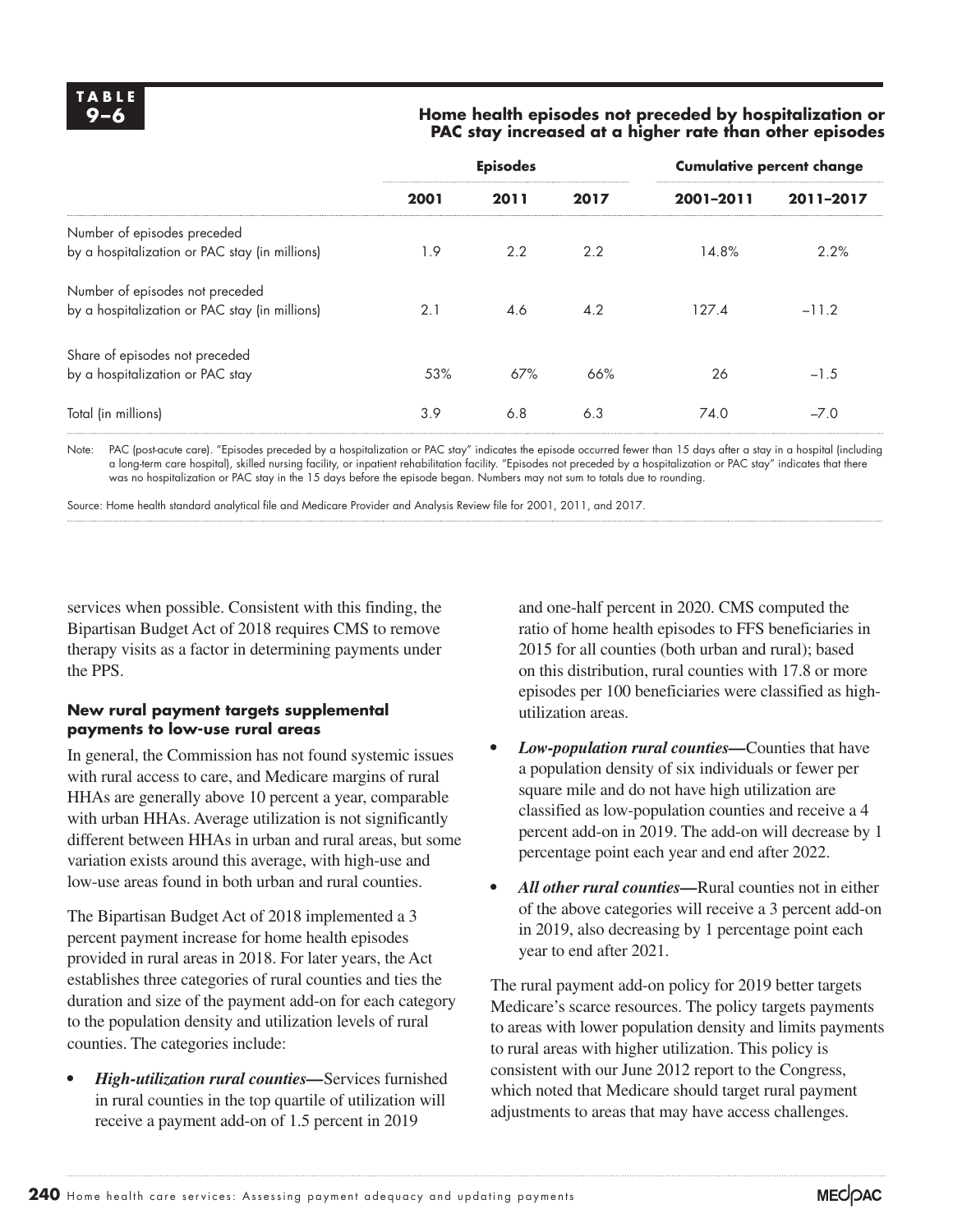

#### **9–7 Average home health agency performance on select quality measures**

|                                                                | 2014  | 2015  | 2016  | 2017  |
|----------------------------------------------------------------|-------|-------|-------|-------|
| During an episode, the share of an agency's beneficiaries who: |       |       |       |       |
| Used emergency department care                                 | 12.0% | 12.2% | 12.1% | 12.7% |
| Had to be admitted to the hospital                             | 15.4  | 1.5.5 | 16.2  | 15.4  |
| Share of an agency's beneficiaries with improvement in:        |       |       |       |       |
| Transferring                                                   | .55%  | .59%  | 6.5%  | 72%   |
| Walking                                                        | 61    | 63    | 69    | 74    |

Note: All data are for fee-for-service beneficiaries only and are risk adjusted for differences in patient condition among home health patients.

Source: MedPAC analysis of data provided by the University of Colorado.

#### **Marginal profits**

Another factor we consider when evaluating access to care is whether providers have any financial incentive to expand the number of Medicare beneficiaries they serve. In considering whether to treat a patient, a provider with excess capacity compares the marginal revenue it will receive (i.e., the Medicare payment) with its marginal costs—that is, the costs that vary with volume. If Medicare payments are larger than the marginal costs of treating an additional beneficiary, a provider has a financial incentive to increase its volume of Medicare patients. In contrast, if payments do not cover the marginal costs, the provider may have a disincentive to care for Medicare beneficiaries.<sup>6</sup> In 2017, the marginal profit, on average, for freestanding HHAs was 17.5 percent. This substantial marginal profit indicates that these HHAs have an incentive to serve Medicare beneficiaries.

#### **Quality of care: Divergent trends between claims-based and provider-reported measures**

The Commission relies on data from two principal sources to measure home health care quality: data from patient assessment information collected by HHA staff, and Medicare claims submitted by HHAs and other provider types.<sup>7</sup> The Commission has observed that performance for quality measures that rely on claims has not changed significantly in 2014 to 2017, while performance for measures that rely on patient assessment data reported by HHAs has improved significantly. These divergent trends raise concerns about the objectivity of the measures that

rely on patient assessment data, particularly because the measures showing improvement are most sensitive to HHA coding practices. The use of patient assessment data to determine Medicare payments may also distort these data, as in some cases more severe debility in function can yield higher payments.

A comparison of trends for 2014 to 2017 illustrates these concerns (Table 9-7). Measures of hospitalization and emergency department use rely on Medicare claims; these measures indicate mixed or modest changes with no substantial change over this period. In contrast, the rates of beneficiaries' functional improvement have risen substantially, with the share of beneficiaries improving in transferring and walking increasing 17 percentage points and 13 percentage points, respectively, over the four-year period. The higher rates of improvement for the functional measures may reflect agency coding practices and should be interpreted cautiously.

It is also notable that functional improvement data are collected only for beneficiaries who do not have their home health care stays terminated by a hospitalization, which means that beneficiaries included in the measure may be healthier and more likely to have positive outcomes.

#### **Medicare's home health value-based purchasing program had a limited impact in the first year**

In 2017, Medicare initiated a value-based purchasing (VBP) model for home health care. The model is designed to test whether HHAs in nine states (Arizona,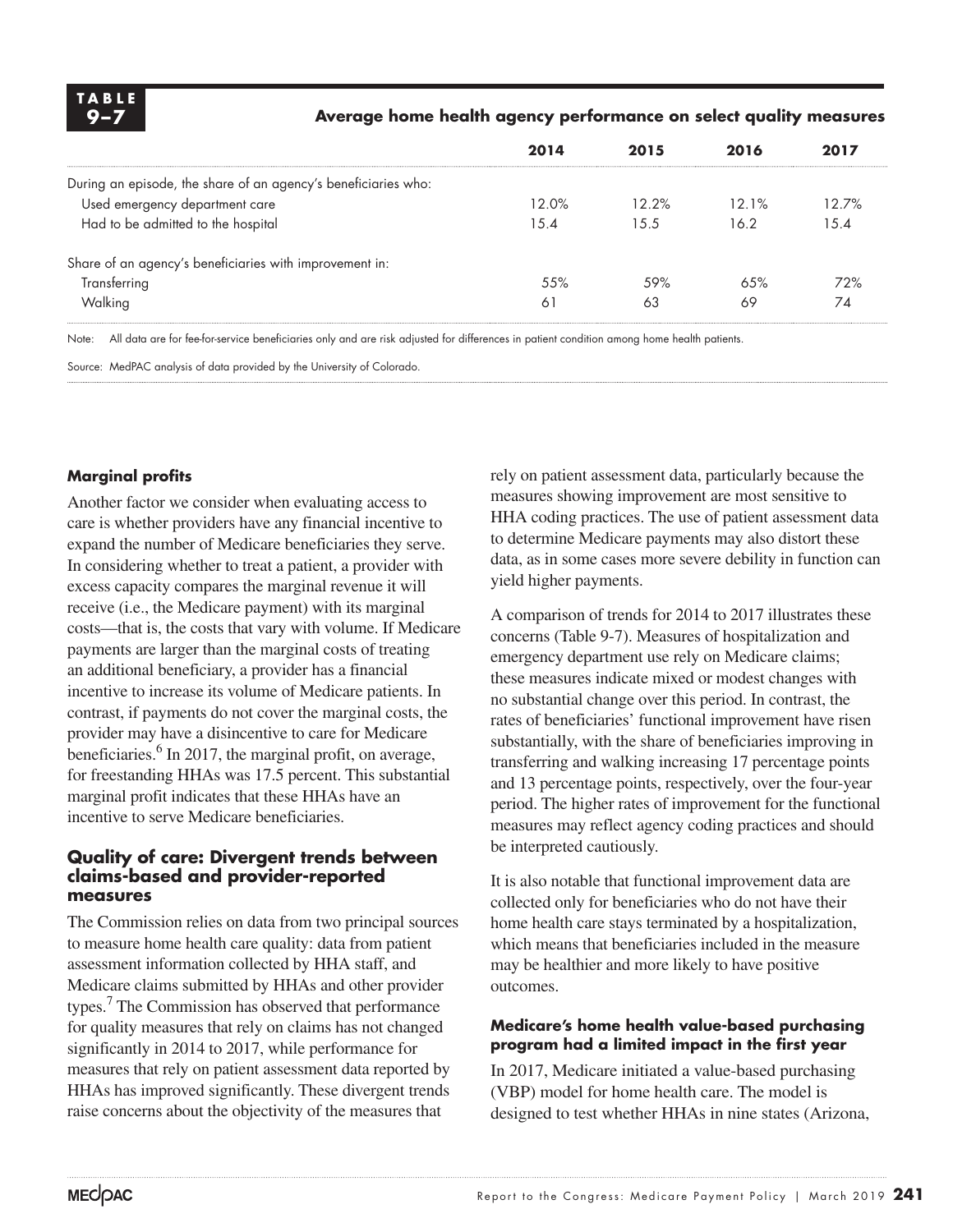Florida, Iowa, Maryland, Massachusetts, Nebraska, North Carolina, Tennessee, and Washington) improve or maintain high quality when they are subject to a VBP incentive. Under the demonstration, HHAs with higher performance receive bonuses, while those with lower scores receive penalties. HHA performance is evaluated against separate improvement and attainment scores, with payment tied to the higher of these two scores. The first payment adjustment was implemented January 1, 2018.

The program determines quality through a composite of 20 measures of process, outcomes, and patient satisfaction. In the first year, performance in 2016 was compared with the prior year. The scores are combined into a composite Total Performance Score (TPS), following an approach similar to that used in the hospital VBP program.

A CMS-contracted report concluded that the impact of the VBP program on quality was mixed in 2017, the first year payments were adjusted under the program. This analysis compared the TPS values for patients served by HHAs in the nine VBP test states with a comparison group of home health patients from other states. The analysis found that TPS values increased in both VBP states and the comparison states, but that the increase in the average TPS value was 7.4 percent greater in the VBP states. The report made a caveat with reference to this result, noting that the higher annual increase for the VBP states was principally attributable to better performance on several process and outcome measures based on the Outcomes Assessment Information Set (OASIS), which are reported by HHAs and not independently verified. The VBP report also noted that several HHAs subject to VBP had revised patient assessment practices in response to the program and that changes in these practices could have contributed to the higher rates of improvement on the OASIS-based measures.

Performance on other measures, which relied on data from Medicare claims or beneficiary surveys, was mixed. Spending on and utilization of skilled nursing facilities declined slightly, but emergency department use increased. There was no statistically significant difference between VBP states and non-VBP states in rates of hospitalization or spending. The analysis also found no statistically meaningful differences between VBP states and non-VBP states for the rates of patient satisfaction collected through the Home Health Consumer Assessment of Healthcare Providers®.

#### **Providers' access to capital: Access to capital for expansion is adequate**

In 2017, the overall (all-payer) margins for freestanding HHAs averaged 4.5 percent, indicating that many HHAs yield positive financial results that should appeal to capital markets. HHAs are not as capital intensive as other providers because they do not require extensive physical infrastructure, and most are too small to attract interest from capital markets. Few HHAs access capital through publicly traded shares or through public debt such as issuance of bonds.

Information on publicly traded home health care companies provides some insight into access to capital but has limitations. Publicly traded companies may have other lines of business in addition to Medicare home health care, such as hospice, Medicaid-covered services, and privateduty nursing. Also, publicly traded companies are a small portion of the total number of HHAs in the industry. However, since they are the largest corporate entities in home health care, they can provide some insight about the industry's financial status.

Analysis of for-profit companies indicates that these companies had adequate access to capital in 2017. Publicly traded firms continued to invest in home health capacity. For example, LHC Group merged with Almost Family. Encompass (formerly known as HealthSouth) acquired a multistate hospice and home health company. These capacity-driven expansions by publicly traded companies suggest that access to capital remains adequate.

#### **Medicare payments and providers' costs: Payments rose while cost per episode remained low in 2017**

In 2017, average Medicare payments per episode increased by 1.4 percent for freestanding HHAs. Meanwhile, low or no cost growth has been typical for home health care, and in some years, cost per episode has declined. In 2017, the average cost per episode increased by 0.9 percent, slightly greater than the annual decrease of about 0.1 percent for the previous five years. The ability of freestanding HHAs to keep costs low in most years has contributed to their high margins under the Medicare PPS. In 2017, Medicare accounted for about 56 percent of revenue for freestanding HHAs.

#### **Medicare margins for freestanding HHAs remained high in 2017**

In 2017, HHA Medicare margins in aggregate were 15.2 percent for freestanding HHAs (Table 9-8). For these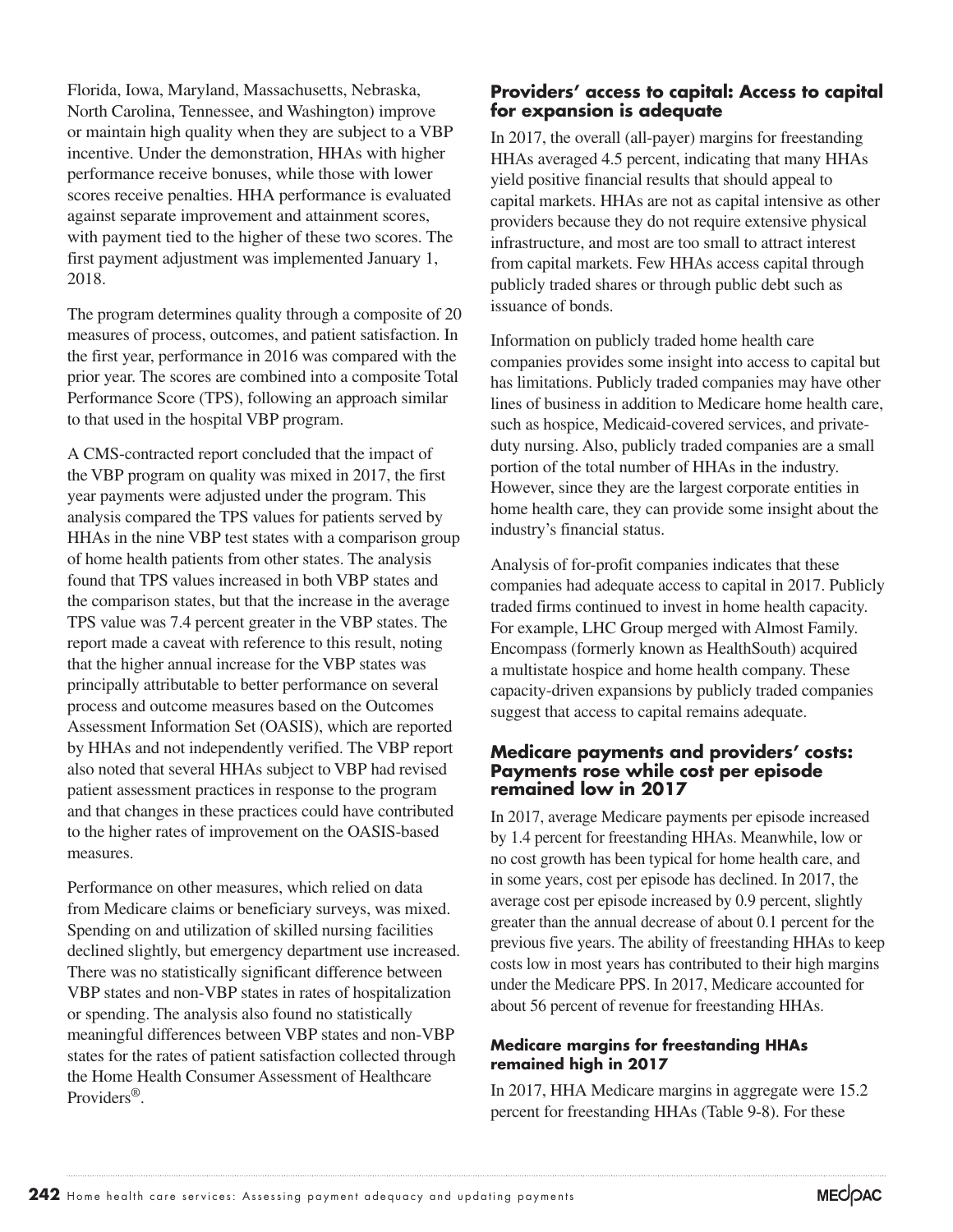#### **9–8 Medicare margins for freestanding home health agencies, 2016 and 2017**

|                   | <b>Medicare margin</b> |       | <b>Share of</b>               |                                   |  |  |
|-------------------|------------------------|-------|-------------------------------|-----------------------------------|--|--|
|                   | 2016                   | 2017  | home health<br>agencies, 2017 | <b>Share of</b><br>episodes, 2017 |  |  |
| All               | 15.5%                  | 15.2% | 100%                          | 100%                              |  |  |
| Geography         |                        |       |                               |                                   |  |  |
| Majority urban    | 16.0                   | 15.8  | 83                            | 84                                |  |  |
| Majority rural    | 13.8                   | 13.4  | 17                            | 16                                |  |  |
| Type of ownership |                        |       |                               |                                   |  |  |
| For profit        | 16.8                   | 16.4  | 88                            | 79                                |  |  |
| Nonprofit         | 12.0                   | 10.9  | 12                            | 21                                |  |  |
| Volume quintile   |                        |       |                               |                                   |  |  |
| First (smallest)  | 8.5                    | 7.4   | 20                            | 3                                 |  |  |
| Second            | 10.8                   | 9.8   | 20                            | 6                                 |  |  |
| Third             | 11.6                   | 11.5  | 20                            | 11                                |  |  |
| Fourth            | 14.5                   | 13.6  | 20                            | 19                                |  |  |
| Fifth (largest)   | 17.4                   | 17.0  | 20                            | 62                                |  |  |

Note: Home health agencies were classified as majority urban if they provided more than 50 percent of episodes to beneficiaries in urban counties and were classified as majority rural if they provided more than 50 percent of episodes to beneficiaries in rural counties. Components may not sum to totals due to rounding.

Source: MedPAC analysis of home health cost report files from CMS.

HHAs, the aggregate Medicare margins varied from 0.7 percent for those at the 25th percentile of the margin distribution to 24.1 percent for those at the 75th percentile (not shown in Table 9-8). For-profit HHAs had higher margins than nonprofit HHAs, and urban HHAs had slightly higher margins than rural HHAs. Agencies with higher volume had better financial results, likely reflecting the economies of scale possible for larger operations. For example, HHAs in the bottom quintile of Medicare volume had margins of 7.4 percent while HHAs in the top quintile had margins of 17.0 percent.

The Commission includes hospital-based HHAs in its calculation of acute care hospitals' Medicare margins because these agencies operate in the financial context of hospital operations. In 2017, margins for hospital-based HHAs were –16.0 percent. The lower margins of hospitalbased HHAs are attributable chiefly to their higher costs, some of which are a result of overhead costs allocated to the HHA from its parent hospital. Hospital-based HHAs

help their parent institutions financially if they can shorten inpatient stays, lowering expenses in the most costly setting.

HHAs' financial performance in 2016 and 2017 permits an examination of the financial impact of the third and fourth years of rebasing under PPACA. In both years, the margins for freestanding HHAs remained high, reflecting the Commission's concerns that the PPACA policy would not make sufficient reductions. The actual performance contrasts starkly with the home health industry's predictions. In 2013, the industry predicted that Medicare margins for freestanding agencies in 2016 would be  $-0.3$ compared with the actual aggregate margins of 15.5 percent.

#### **Relatively efficient HHAs serve patients similar to patients of all other HHAs**

Across all health care sectors, the Commission applies a two-step process when identifying efficient providers. First, the providers must do relatively well across cost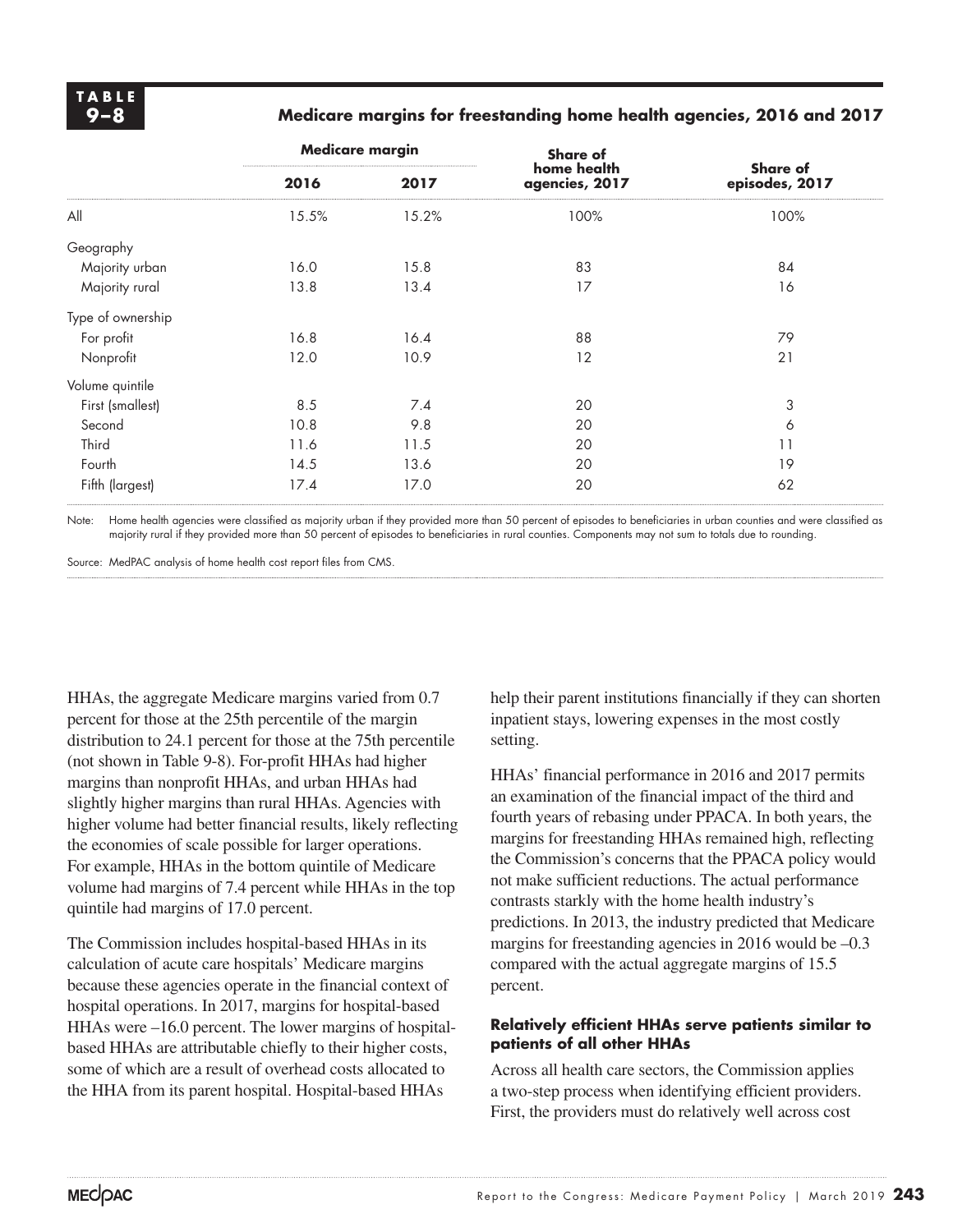**TABLE**

#### **9–9 Performance of relatively efficient home health agencies in 2016**

| <b>Provider characteristics</b>                        | All     | <b>Relatively efficient</b><br>providers | <b>All other</b><br>providers |
|--------------------------------------------------------|---------|------------------------------------------|-------------------------------|
| Number of home health agencies                         | 4,604   | 318                                      | 4,286                         |
| Share that are for profit                              | 89%     | 89%                                      | 89%                           |
| <b>Median:</b>                                         |         |                                          |                               |
| Medicare margin                                        | 15.6%   | 24.4%                                    | 15.0%                         |
| Hospitalization during first 60 days of stay (percent) | 16.5%   | 14.7%                                    | 16.7%                         |
| Cost per episode                                       | \$2,409 | \$2,056                                  | \$2,445                       |
| Patient severity case-mix index                        | 0.99    | 1.02                                     | 0.99                          |
| Visits per episode                                     |         |                                          |                               |
| Average visits per episode                             | 16.6    | 15.4                                     | 16.8                          |
| Share of visits by type                                |         |                                          |                               |
| Skilled nursing visits                                 | 47%     | 47%                                      | 48%                           |
| Aide visits                                            | 8%      | 7%                                       | 8%                            |
| MSS visits                                             | 1%      | 1%                                       | 1%                            |
| Therapy visits                                         | 44%     | 43%                                      | 44%                           |
| Size (number of 60-day payment episodes)               |         |                                          |                               |
| Median                                                 | 504     | 653                                      | 494                           |
| Mean                                                   | 905     | 1,399                                    | 868                           |
| <b>Share of episodes</b>                               |         |                                          |                               |
| Low-use episode                                        | 8%      | 9%                                       | 8%                            |
| Outlier episode                                        | 3%      | 3%                                       | 3%                            |
| Share of episodes provided to rural beneficiaries      | 23%     | 15%                                      | 25%                           |
|                                                        |         |                                          |                               |

Note: MSS (medical social services). Sample includes freestanding agencies with complete data for three consecutive years (2014–2016). A home health agency is classified as relatively efficient if it is in the best third of performance for quality or cost and is not in the bottom third of either measure for three consecutive years. Low-use episodes are those with 4 or fewer visits in a 60-day episode. Outlier episodes are those that receive a very high number of visits and qualify for outlier payments. Components may not sum due to rounding.

Source: Medicare cost reports and standard analytic file.

and quality metrics. Second, the performance has to be consistent, meaning that the provider cannot have poor performance on any metric over a three-year period. The Commission's approach is to develop a set of criteria and then examine how many providers meet them. It does not establish a set share of providers to be considered efficient and then define criteria to meet that pool size.

We examined the quality and cost efficiency of freestanding HHAs to identify a cohort that demonstrated better performance on these metrics relative to its peers (Table 9-9).<sup>8</sup> The cost measure was on a per episode

basis, adjusted for risk (patient's health status) and local wages; the quality measures were risk-adjusted rates of hospitalizations and improvement in walking. Our approach categorized an HHA as relatively efficient if it was in the best performing third on at least one measure (low cost per episode, a low hospitalization rate, or a high rate of beneficiaries showing improvement in walking) and was not in the worst performing third of any of these measures for three consecutive years (2014 to 2016). About 7 percent of freestanding HHAs met these criteria in this period.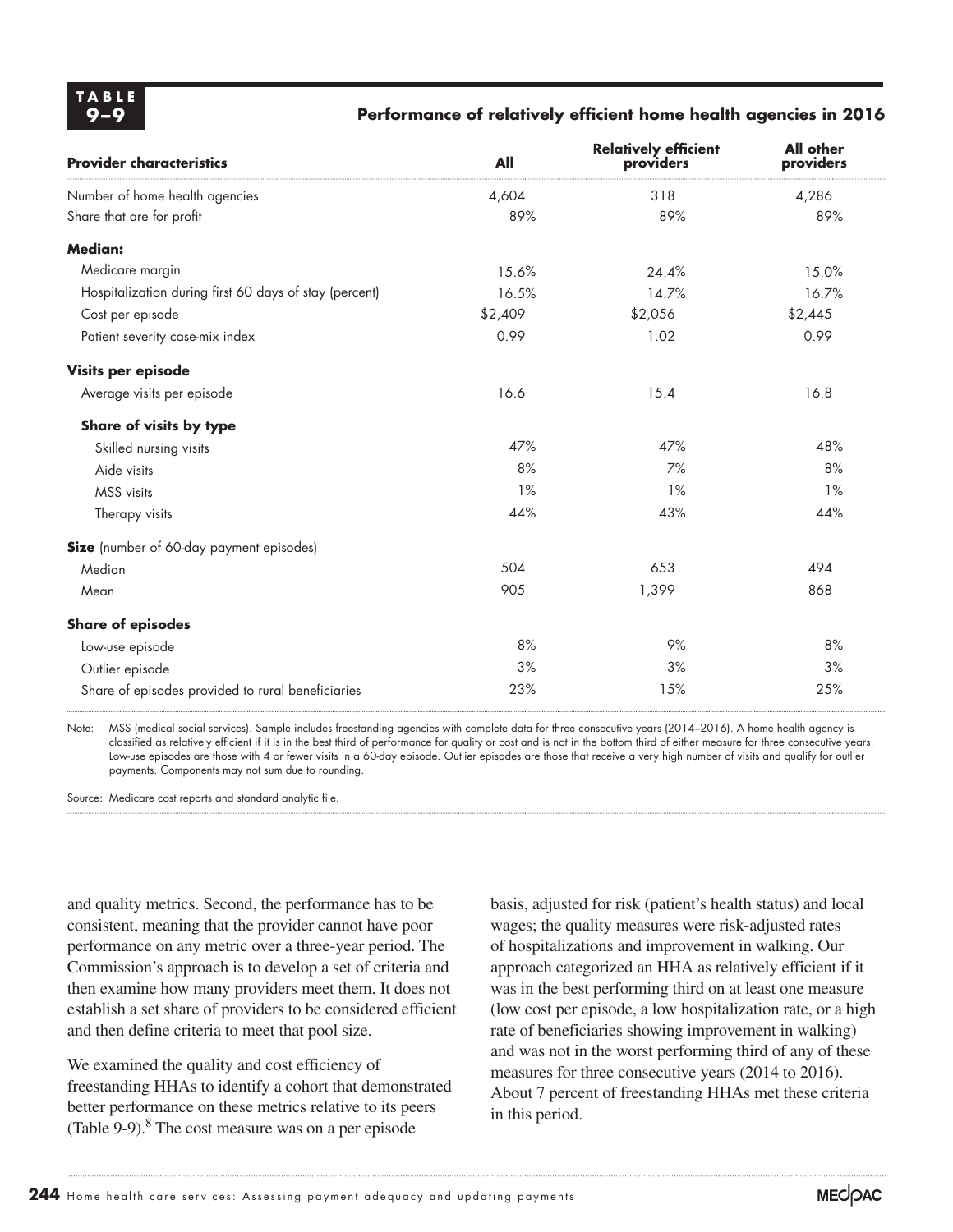In 2016, relatively efficient agencies compared with other HHAs had median margins that were about 9 percentage points higher, a median hospitalization rate that was 2 percentage points lower, and a median cost per episode that was 16 percent lower. Relatively efficient HHAs provided more episodes but 1.4 fewer visits per episode. The mix of nursing, therapy, aide, and social services visits did not differ significantly between relatively efficient and other HHAs. Efficient providers tended to provide fewer episodes in rural areas.

#### **The Commission estimates that Medicare margins will remain high in 2019**

In modeling 2019 payments and costs, we incorporate policy changes that will go into effect between the year of our most recent data, 2017, and the year for which we are making the margin projection, 2019. The major changes are:

- a 1 percent payment update for 2018 offset by a 0.97 percent coding adjustment,
- a 2.2 percent payment update for 2019,
- assumed nominal case-mix growth of 0.5 percent in 2018 and 2019,
- rural add-on for 2018 and 2019, and
- assumed episode cost growth of 1 percent per year.

On the basis of these policies and assumptions, the Commission projects a margin of 16.0 percent in 2019.

## **How should Medicare payments change in 2020?**

Our review of payment adequacy for Medicare home health service indicates that access is more than adequate in most areas and that Medicare payments are substantially in excess of costs. On the basis of these findings, the Commission has concluded that home health payments should be significantly reduced. Though PPACA included a provision intended to lower payments, the impact of this provision has been modest, and substantial margins for many agencies are likely to remain.

Home health care can be a high-value benefit when it is appropriately and efficiently delivered. Medicare beneficiaries often prefer to receive care at home instead of in institutional settings, and home health care can be provided at lower costs than institutional care. However, Medicare's payments for home health services are too high, and these overpayments diminish the service's value as a substitute for more costly services. There are also some indications that utilization under fee-for-service is not always efficient, as suggested by the broad geographic variation in the use of the benefit. In another example, a recent analysis of home health care utilization in the Medicare's Shared Savings Program found that utilization dropped significantly for patients enrolled in a Medicare accountable care organization (McWilliams et al. 2017).

The Bipartisan Budget Act of 2018 requires that the policy changes implemented in 2020 be budget neutral and provides CMS with the authority to adjust payments in 2020 through 2026 to maintain budget neutrality. CMS has projected that behavioral responses by HHAs to the new policies will increase payments by 6.42 percent in 2020 (about \$1 billion), and the agency plans to implement an offsetting percentage reduction in 2020. This reduction is necessary to offset the spending increase expected in 2020 resulting from the behavioral changes; it does not reflect any assessment of the adequacy of Medicare's payments. Further reductions are necessary to better align payments with the costs of services.

#### **RECOMMENDATION 9**

**For 2020, the Congress should reduce the calendar year 2019 Medicare base payment rate for home health agencies by 5 percent.** 

#### **RATIONALE 9**

An immediate reduction of 5 percent in 2020 would represent a significant action to address the magnitude of the overpayments embedded in Medicare's rates. However, this reduction will likely be inadequate to align Medicare payments with providers' actual costs, and further reductions will likely be necessary. In past years, the Commission has recommended that payments be rebased in the year following a payment rate reduction. However, given the congressionally mandated revisions to the home health PPS that are slated for 2020, our recommendation for 2020 addresses only the level of payment. The planned revisions to the home health PPS will likely change the mix of services and number of visits provided in an episode, and the payment rate set under a rebasing policy should reflect the mix and level of services HHAs provide under the new payment policies. These data will not be available until mid-2021.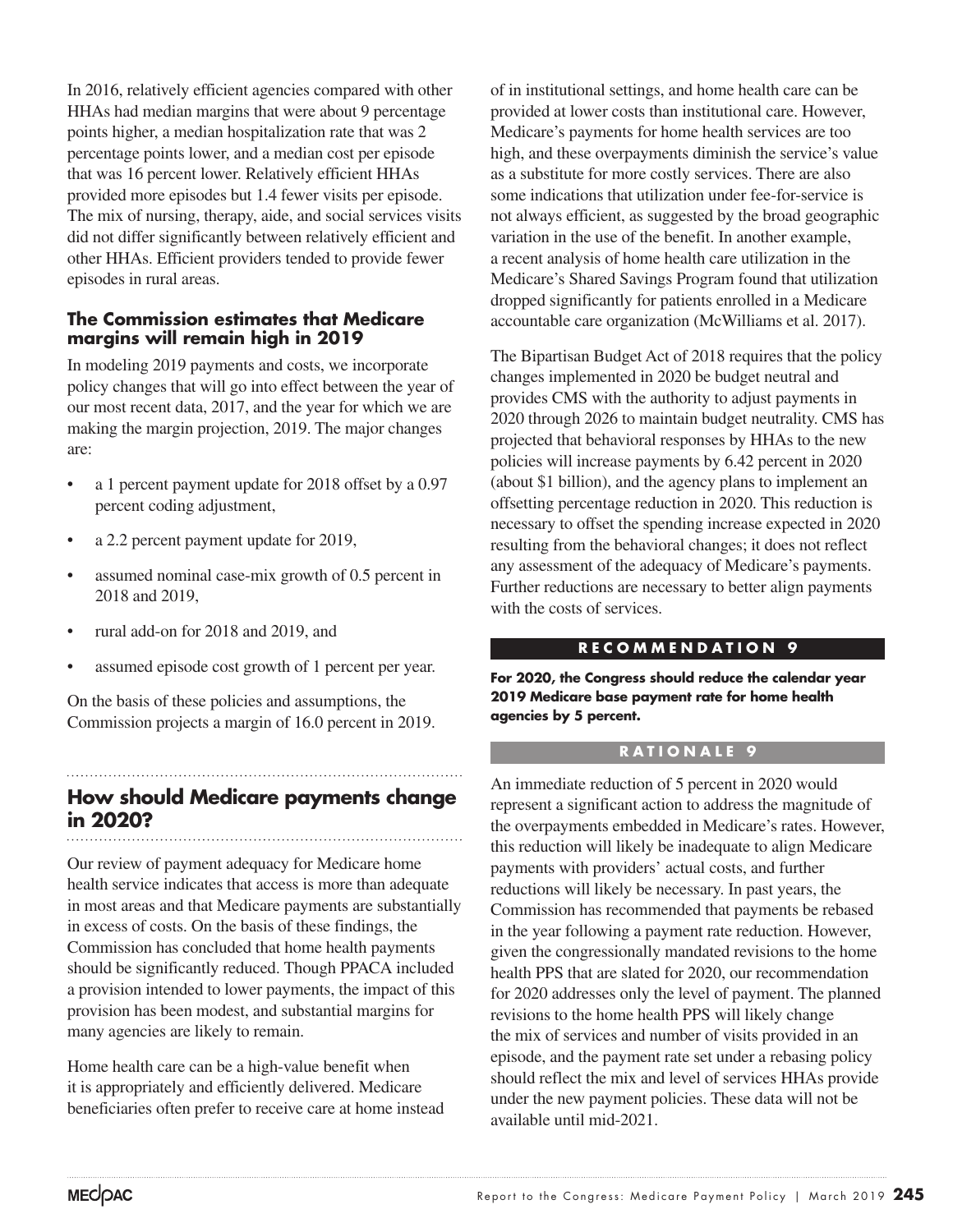#### **IMPLICATIONS 9**

#### **Spending**

• The payment reductions would lower payments relative to current law by \$750 million to \$2 billion in 2020 and by \$5 billion to \$10 billion over five years.

#### **Beneficiary and provider**

• Beneficiaries' access to care should not be affected. Lowering payments should not affect providers' willingness to deliver appropriate home health care. ■

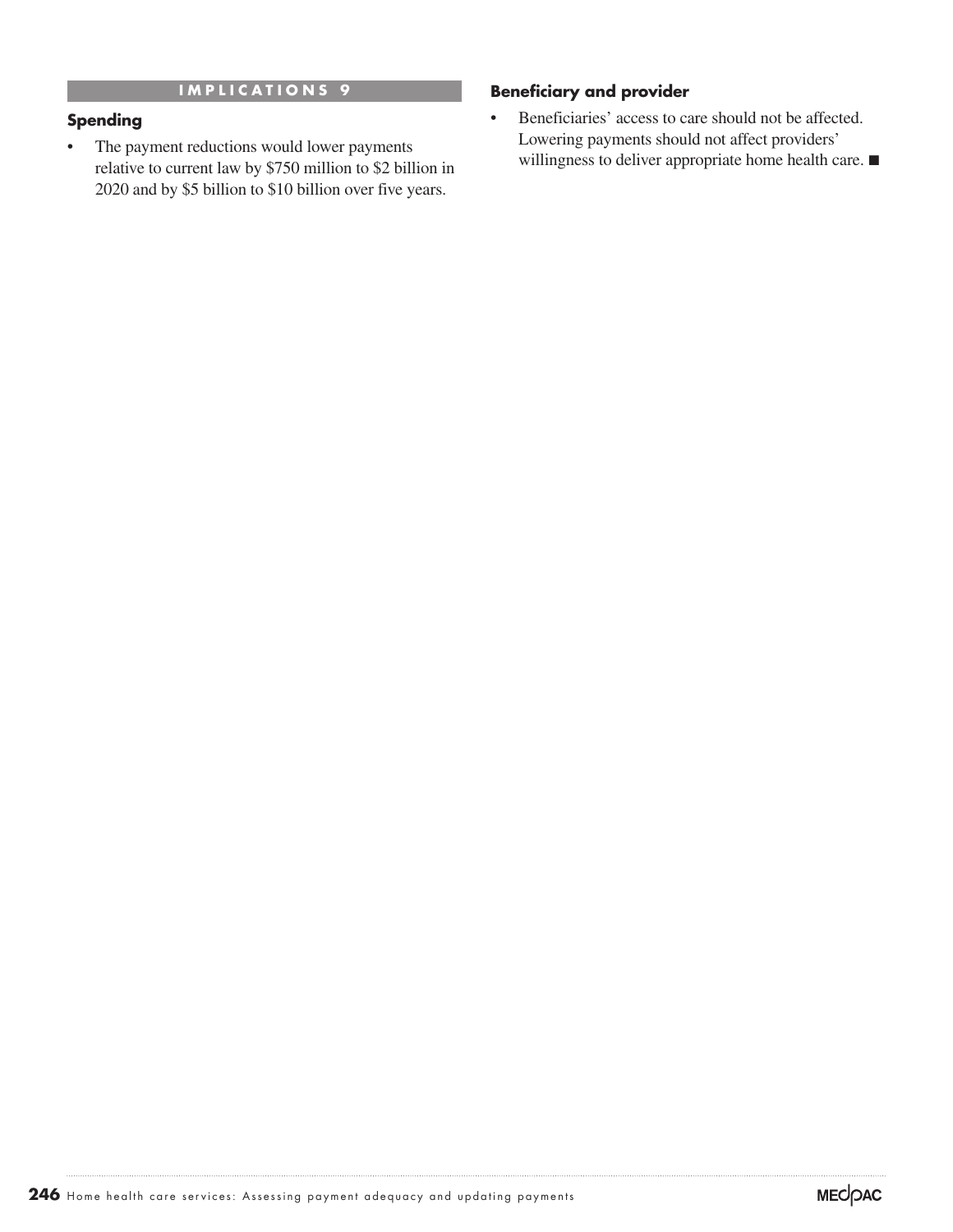## **Endnotes**

- 1 Freestanding providers accounted for about 90 percent of the episodes provided in 2017.
- 2 Payment updates are typically intended to address annual increases in provider costs (e.g., salary increases or higher prices for other inputs). However, during this period the cost of a home health episode did not increase substantially. In recent years, annual cost growth has averaged less than 1 percent, with some years experiencing no growth or decreases in cost.
- 3 The average payment in 2017 was \$3,030.
- 4 As of November 2018, our measure of access is based on data collected and maintained as part of CMS's Home Health Compare database. The service areas listed are postal ZIP codes where an HHA has provided services in the past 12 months. This definition may overestimate access because HHAs need not serve the entire ZIP code to be counted as serving it. At the same time, the definition may understate access if HHAs are willing to serve a ZIP code but did not receive a request in the previous 12 months. The analysis excludes beneficiaries with unknown ZIP codes.
- 5 Medicare makes a case-mix-adjusted 60-day episode payment when more than 4 visits are provided. Low-utilization payment adjustment episodes with four or fewer visits are paid on a per visit basis.

6 If we approximate marginal cost as total Medicare costs minus fixed building and equipment costs, then marginal profit can be calculated as follows:

Marginal profit = (Medicare payments – (total Medicare costs – fixed costs)) divided by Medicare payments

This comparison is a lower bound on the marginal profit because we do not consider any potential labor costs that are fixed.

- 7 Medicare collects home health quality data for both fee-forservice and Medicare Advantage beneficiaries. However, the program's publicly reported measures present aggregate results that do not distinguish between the two programs.
- 8 The sample for this analysis is derived from the larger sample of freestanding HHA cost reports used to calculate margins in Table 9-8 (p. 243). Of these agencies, 5,147 of them had three years of cost report data necessary for the analysis (2014 through 2016), while 543 agencies did not have quality data necessary to identify an efficient provider.